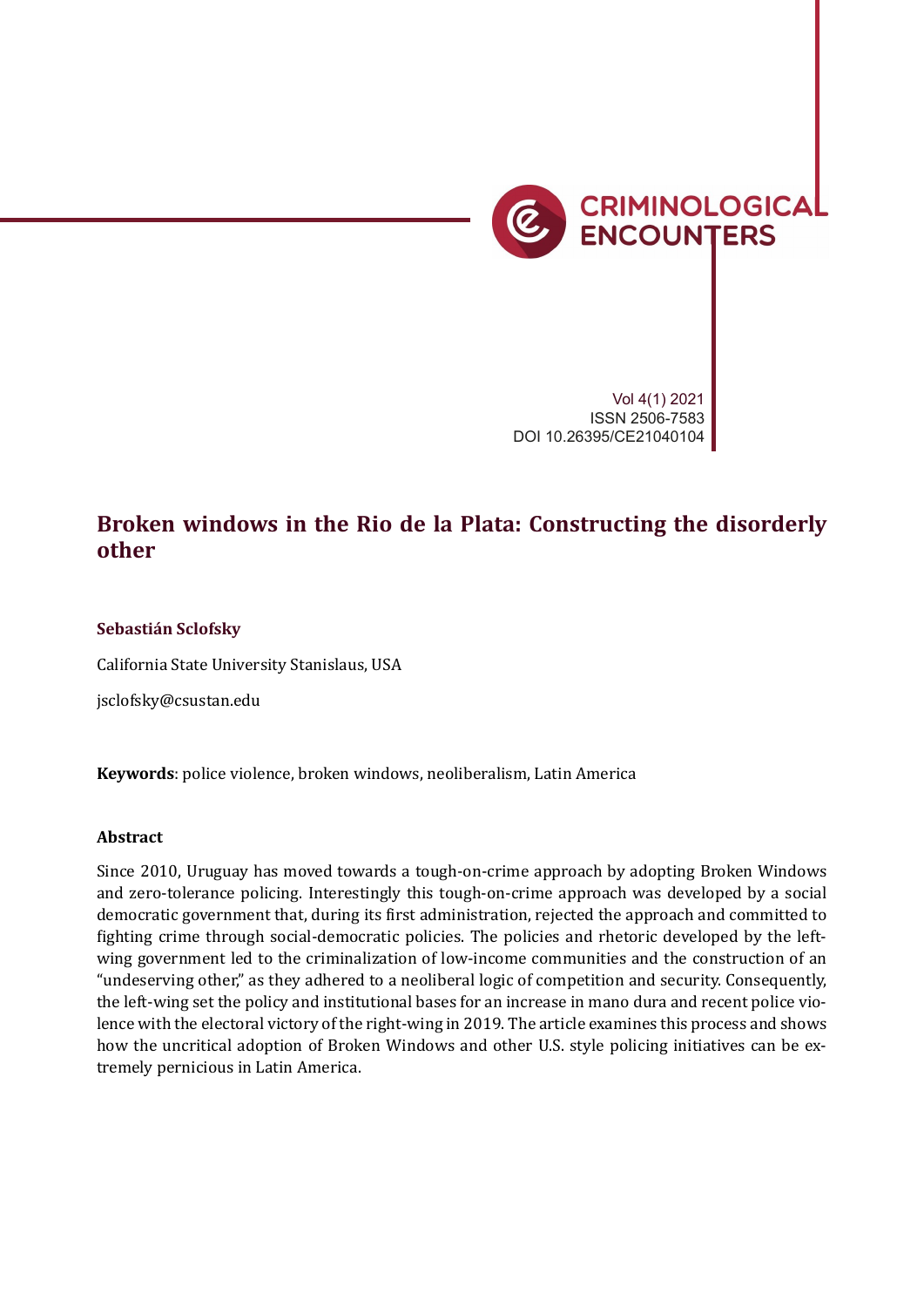"When the police act in neighbourhoods of these characteristics [low-income neighborhoods], there are people arguing that we are stigmatizing and criminalizing these areas, but it is the other way around. We are distinguishing between the majority that works and studies, and those who do not. These are the ones who are destroying the neighborhood." *Eduardo Bonomi, Minister of Interior.<sup>1</sup>*

"Society wants a �irm hand. We don't want to apply a *mano dura* that allows the police to do whatever they want, but we don't want impunity. The image of impunity generates violence." *Gustavo Leal*, *Director of Coexistence and Citizen Security, Ministry of Interior.<sup>2</sup>*

Broken Windows is based on the premise that signs of disorder generate greater disorder and crime. It argues that citizens are afraid of becoming victims of crime as well as being bothered by disorderly people. More importantly, when minor disorders go unpunished it shows that criminal activity is a fair game. Consequently, if we follow Broken Windows' logic, the recipe to prevent crime, restore community order, and exercise social control is a zero-tolerance approach towards minor disorders (Kelling & Wilson, 1982). Both vignettes with which I began this article resonate with some of Broken Windows' principles. The need to exercise a �irm hand and show that disorder will not be tolerated, and the distinction between orderly and disorderly people have become central to the development of Uruguay's security policies in the last decade.

The paradox of the Uruguayan case is that the political forces that brought Broken Windows and made it hegemonic were not right-wing conservative forces that campaigned under a banner of "tough-oncrime", as much of the literature on *mano dura* in Latin America argues (Basombrı́o & Dammert, 2013; Bergman, 2006; Samet, 2019; Stippel & Serrano Moreno, 2018). Broken Windows was imported to Uruguay by a social democratic government committed to social justice. The opposition and major media outlets criticized the government for being soft on crime. Yet, this did not translate into an electoral challenge, as the left-wing coalition continued to enjoy widespread electoral support. Despite this, by the end of their �irst governmental period (2004–2010) and the inauguration of their second term (2010–2015) the Frente Amplio had shifted towards a *mano dura* approach.

Why did a social-democratic government, led by a broad coalition of left-wing parties, develop a security policy based on Broken Windows? In answering this question, this article argues that the Frente Amplio was incapable of breaking with the neoliberal security project, which adheres to economic growth as its main principle and requires the management and control of those who do not adapt or accept this order. This led to a punitive approach in the area of crime control. Secondly, authorities had to distinguish between the deserving and undeserving poor in order to overcome the paradox of being the party of the working-class while deploying state violence against working-class communities. In the process, Broken Windows and the tough-on-crime discourse became hegemonic in Uruguay, limiting the possibility of �inding solutions to criminality that did not include harsh punishment. Worse, the left-wing coalition established the institutional and discursive bases for the strengthening of a punitive approach, which is now being led by the right-wing coalition that won the 2019 national elections, increasing police violence against low-income communities.



<sup>1</sup> Eduardo Bonomi in an interview with *Diario El País,* Montevideo, Uruguay, June 6, 2016. In Uruguay the Ministry of the Interior is in charge, among other things, of internal security and the police forces inside the country.

<sup>2</sup> Gustavo Leal in a radio interview with the programme *Doble Click,* February 7, 2019.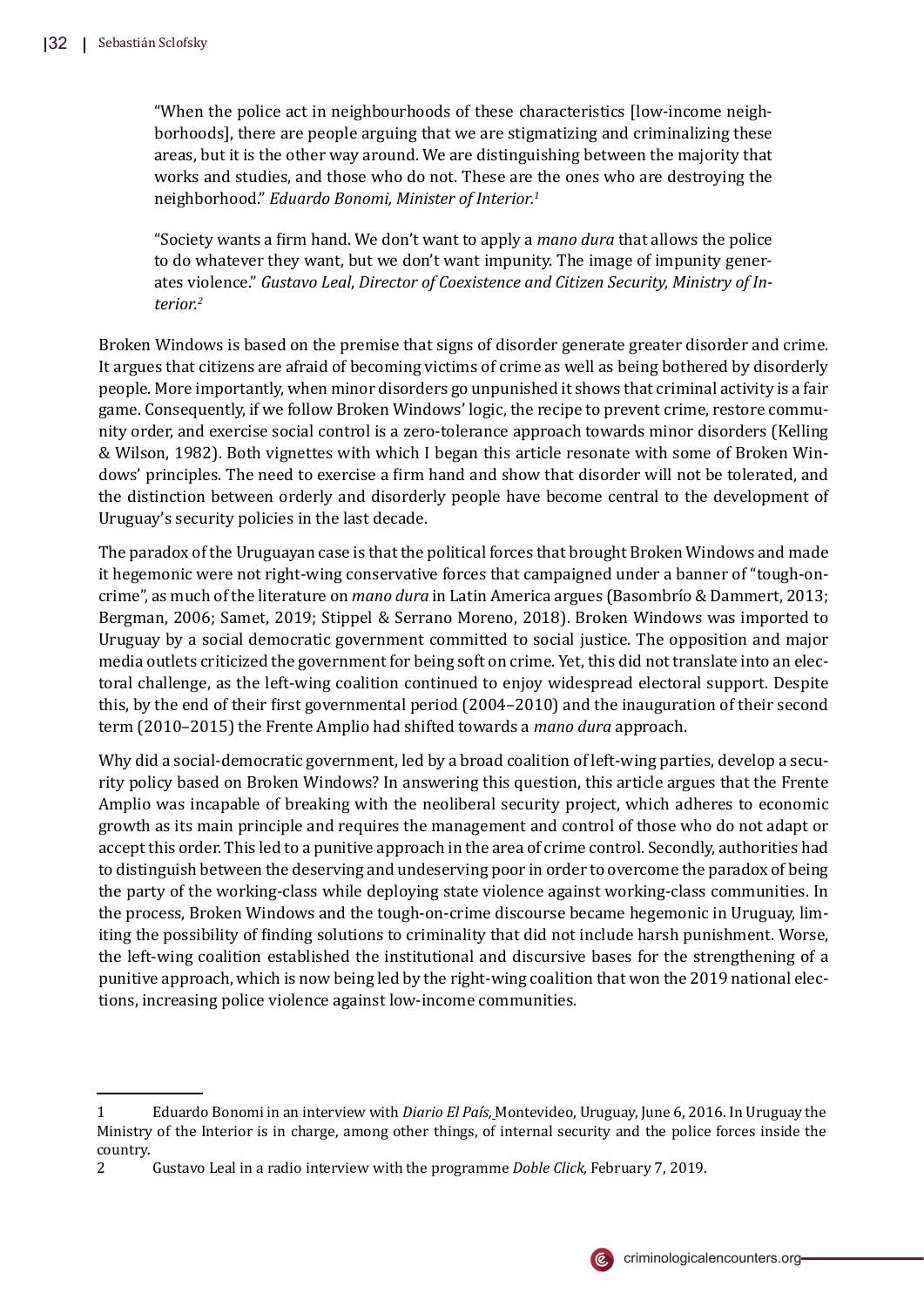Authors have shown how punitive policies developed in the US have made their way into Latin America and have become hegemonic. These policies have been packaged in ready-made toolkits for Latin American governments to apply in a context of high violence and crime, and as a way of managing the fragmentation produced by neoliberalism (Blaustein, 2016; Iturralde, 2019; Wacquant, 2014). Many of these policies have been adopted by right-wing neoliberal governments, as well as many regimes who challenged neoliberal hegemony, such as Chavez's Venezuela, Correa's Ecuador, and Brazil under the rule of the Workers Party. These post-neoliberal regimes, as Máximo Sozzo (2016) calls them, have also adopted many tough-on-crime policies due to political pressure from the opposition or from social movements, which sought a response to social problems through punitive measures. Yet, as Manuel Iturralde suggests, the adoption of tough-on-crime measures is "riddled by contradictions, ambiguities and struggles" (Iturralde, 2019, p. 487), which require a closer examination. This article is an attempt to contribute to this critical dialogue by moving beyond the analysis that sees punitive populism as a right-wing and electoral populist response, and shows how the inability to break with neoliberal principles pushes social-democratic governments to deal with social fragmentation through criminal justice measures. Moreover, the article sheds new light on the adoption of tough on crime by a social-democratic government, by showing how Uruguay's Frente Amplio constructed the image of the "undeserving other" in order to justify the adoption of *mano dura*.

Before delving into Uruguay's story, I will review the main elements of Broken Windows theory, and how it �its into the neoliberal project of security. This project attempts to secure a social order based on capital accumulation and control of those expelled by the dynamics of the system. This will provide us with the conceptual tools to understand how the Frente Amplio's inability to break with neoliberal rationality led to the adoption of a tough-on-crime approach. Next, I will review the government's initial response to the crime problem and the transition towards a punitive approach. I will then analyse the process used by government authorities in constructing the disorderly other and failing to construct a left-wing security policy.

## **Broken Windows, Neoliberalism, and the Politics of Security**

According to Broken Windows theory, when minor disorders, such as street beggars, a lack of respect for authority, and vagrancy, remain unpunished it will lead to major disorders and criminal activity (Herbert, 2001), and only a zero-tolerance approach towards these minor disorders can prevent further decay. The theory is rooted in a series of racist and classist preconceptions. James Q. Wilson, one of the main proponents of the theory, had argued in 1968 that teenagers hanging out in the streets, "a Negro wearing a 'conk rag'…girls in short skirts, [or] interracial couples", display unconventional behaviour that should be addressed by the police (Wilson, 1968 cited in Thompson, 2015, p. 45). As Phillip J. Thompson (2015) shows, some of what Broken Windows perceives as disorder is related to regular low-income behaviour, which is neither perceived as disorder nor represents a threat to the neighbourhood.

This focus on minor disorder, and the identification of disorder with the behaviour of low-income communities, works as a segregation mechanism, which separates "respectable" citizens form "others" (Herbert, 2001). Low-income communities are defined as dangerous areas in which punishment is not only preferred but necessary. It delegitimates a social welfare approach (ibid.), because social welfare will not be effective unless order is restored, but, more importantly, because crime, according to Broken Windows, is not the result of socio-economic processes. As Uruguay's left-wing government adopted Broken Windows, it shifted from a welfare approach to crime to a punitive approach, and began to distinguish between respectable working-class citizens and "disorderly others" who needed *mano dura*. The fear of "others" is augmented by Broken Windows and reinforces middle-class fears

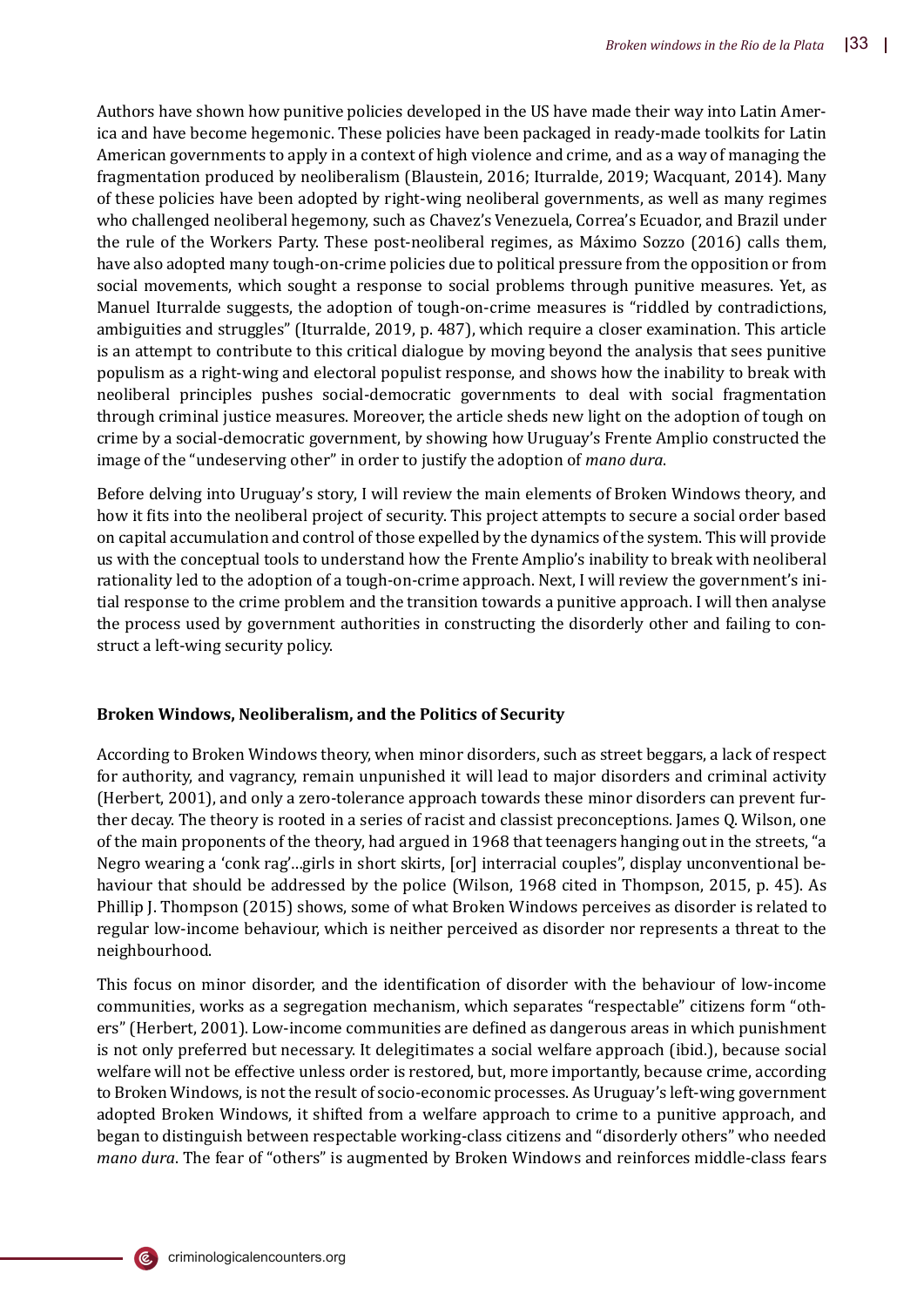of both poverty and poor people, endorsing aggressive police tactics (ibid.), favouring a policy of segregation and exclusion. In the case of Uruguay, middle- and upper-class fears have been reflected in an increase in private security and the construction of gated communities. Crime is seen as the result of individual choices or a product of a culture of poverty (Sampson & Raudenbush, 2004).

Despite the enactment of important social programmes, Uruguay's left did not break with neoliberalism. Income concentration and accumulation of private capital grew during the left-wing government years (Burdín, de Rosa, & Vigorito, 2015; Oyhantçabal, 2019). This tension was strongly reflected in the area of crime control, where authorities, by the beginning of the second term, had shifted towards a rhetoric of individual responsibility and choice, abandoning the notion that crime was related to socio-economic policies. As Wendy Brown (2015) shows, those who do not adapt to the discipline of the market are further marginalized and criminalized, and require repressive state intervention. This intervention of expelling the "disorderly people" is translated into incapacitation through the prison system (Garland, 2001). In Uruguay we have observed a continuous increase in the prison population since the adoption of neoliberal policies in the late 1990s. From 1999 to 2020, the prison population in Uruguay increased from 4,000 to 11,700 inmates, having one of the largest incarceration rates in the region with 328 per 100,000 inhabitants. In 2010, with the inauguration of the second Frente Amplio administration and the consolidation of the tough-on-crime approach, there were 8,775 prisoners, and by the end of their third government in 2019, the inmate population had grown to more than 11,000 (Petit, 2019).

Neoliberalism is more than a set of economic policies, it is a "distinctive mode of reason, of the production of subjects" (Brown, 2015, loc. 169; see Harvey, 2005), it is a way of transforming and disciplining individuals to the logic of the market. The displacements, segregation, and expulsions produced by neoliberalism (see Davis, 2006; Sassen, 2001, 2014) require the expansion of the security apparatus, and an increase of police intrusion in those communities most affected by these changes. As the left wing consolidated their power in Uruguay and were able to move Uruguay away from the socio-economic crisis of the early 2000s, crime policy began to play a more prominent role in public opinion and government. Despite the advances made in social policy, and its commitment to addressing the crime problem as part of its social programme, the Frente Amplio abandoned its initial commitment and moved towards a punitive approach. While poverty and inequality were reduced, neither the socio-economic structures nor the concentration of wealth were deeply transformed (de Rosa, 2020; Oyhantçabal, 2019).

Faced with rising crime, but more importantly with an increase in the fear of crime, the left-wing government responded with a neoliberal discourse and policy rooted in Broken Windows' segregation principle of distinguishing between orderly people and disorderly others. The construction of the "undeserving other" became the governmental *dispositif* that allowed Uruguay's left to navigate the tension between their commitment to social change and their adoption of *mano dura*. 3

In 2004, for the �irst time in Uruguay's history, the left wing won the national elections with 51.7 per cent of the votes.

The Frente Amplio, a coalition of left-wing, social-democratic, and social Christian parties, was formed in 1971 as a democratic response to the authoritarian repression and the urban guerrilla movement.



<sup>3</sup> Guillermina Seri (2012), following Michel Foucault, explains governmental *dispositif* as a series of discursive practices and policies, which come together as a response to what is perceived as an urgent social need.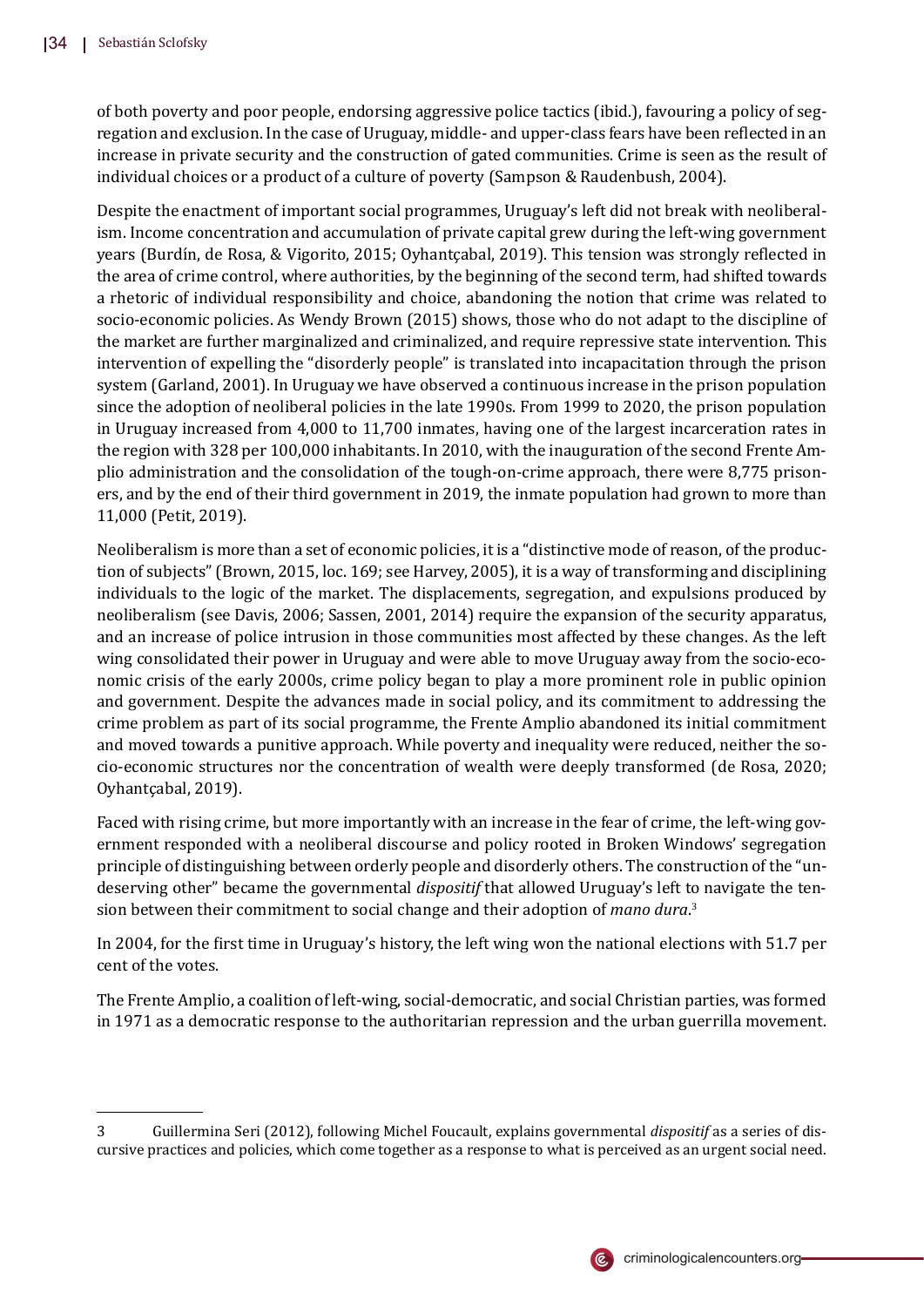Most party leaders were imprisoned, tortured, or exiled, and many disappeared during Uruguay's military dictatorship (1972–1985). In 1989, they achieved a major electoral victory when they won the municipal elections in Montevideo – Uruguay's capital city, which holds close to half of Uruguay's population – and have governed the city uninterruptedly since then.

The 2004 massive electoral victory came after a deep economic crisis generated by the neoliberal policies of the 1990s and early 2000s in Uruguay and Latin America. The economic recession, which began in the late 1990s, continued into the early 2000s leading to an economic collapse following Argentina's 2001 economic debacle. The quick recovery in the second quarter of 2003 did not help the incumbent candidate (Panizza, 2008), and the left wing was able to win the elections. Poverty in Uruguay at the time of the 2004 election stood at 39.9 per cent, 4.7 per cent living under extreme poverty conditions, and unemployment levels were above 13 per cent.<sup>4</sup> A decade later, poverty had been reduced to 10.1 per cent, with extreme poverty at less than 1 per cent. Unemployment had declined to 6.3 per cent, underemployment had fallen from 17 per cent to 7 per cent, and informal employment had decreased from 38 to 28 per cent. Real wages rose by 56.3 per cent from 2004 to 2016 (Oyhantçabal, 2019).

However, the massive improvement in economic and social conditions was not the product of a deep transformation of Uruguay's economic matrix and a complete rejection of neoliberalism. Rather, Uruguay took advantage of the rise in demand for primary commodities, in particular from China, and focused on economic growth and private capital accumulation, updating the legislative framework inherited from the neoliberal period (ibid.). At the same time, favoured by GDP growth, it developed a series of important social policies aimed at ameliorating the conditions of low-income sectors. Despite these positive changes, "neither the type of goods produced for the world market, nor the ownership of the majority of the means of production, nor the distribution of income among social classes saw significant modifications" (ibid., p. 132). Income concentration in the top 1 per cent continued to rise, and the accumulation of private capital, both in land tenure and in the financial sector, continued to increase (Burdín et al., 2015; de Rosa, 2020; Oyhantçabal, 2019). In short, the important progressive changes did not amount to dismantling the neoliberal system developed in the previous decades.

As we observed in the previous section, neoliberalism is more than a set of economic policies. Neoliberalism implies a series of governmental practices, which include the transformation of the political subject into an economic one, who becomes the only one responsible for their fate, disconnected from larger societal processes (Brown, 2015). Capitalism produces insecurity and fear as the laws of capital accumulation and competition are constantly creating risks (Marx, [1867]1990). In the neoliberal phase, the levels of fear and insecurity increase as the processes of accumulation and expulsion become widespread and more complex (Sassen, 2014). In Uruguay, one of the expressions of insecurity was reflected in the rise of fear of crime, which rose at a much higher rate than the actual crime numbers. Faced with this dilemma, the government's choice was to follow neoliberal recipes in the area of crime control and adopt US-inspired policies. These aggressive tactics bene�ited from a series of institutional changes that reinforced the power of the police and the criminal justice system.

# **Crime and Crime Policy During the Frente Amplio Government**

(@,

<sup>4</sup> Data from Uruguay's Instituto Nacional de Estadı́stica (Amarante & Vigorito, 2007).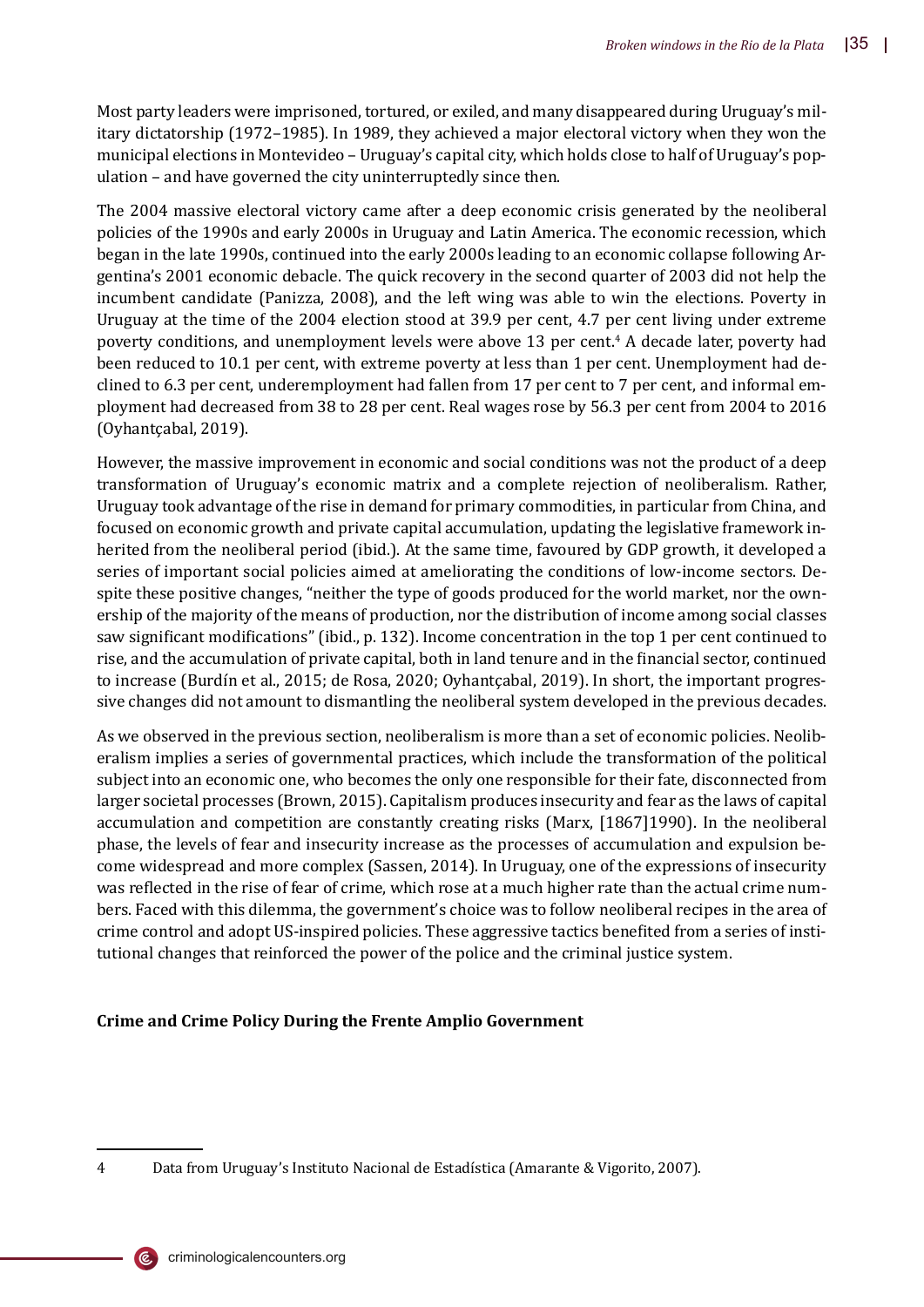Homicides and crime against property had been on the rise in Uruguay since the mid-1980s (see graphs below). In 2005, immediately after the Frente Amplio came to power, both homicides and property crime rose. Homicides increased from 6.3 per 100,000 to 9.1, and property crime went from 366.3 per 100,000 to 454.5. This increase in criminality can be explained as a consequence of the neoliberal crisis, which shook Uruguay's society. And this is how the Frente Amplio's leadership initially interpreted this increase.



.<br>Durce: *Observatorio Nacional sobre Violencia y Criminalidad, Ministerio del Inte* 



On March 1, 2005, in his inauguration speech, President Tabaré Vázquez spoke about the humanitarian crisis in the prison system and declared that the government would be "severe with criminality, but we will be relentless with the causes that lead to it".

Criminality and security were not among the main axes of the Frente Amplio's programme, as the party focused on the economic and social policies that would ameliorate the economic crisis (Vernazza, 2015). Crime policy was included as part of the emergency plan designed to deal with the deep economic and social crisis affecting the country. The government emphasized the need to reform the police and the prison system, and reorganize the Ministry of the Interior, which was in charge of internal security, and which still functioned with many of the premises established during the military dictatorship. The government began a process of reform, which included the professionalization of the police, an improvement of the working conditions of police personnel, the restructuring and improvement of police intelligence, the formulation of an emergency plan to humanize prison conditions, and the creation of a new Penal Code, which included alternatives to incarceration.

The success enjoyed by the government in the socio-economic sphere did not provide immediate results in the area of crime control. Often, social security programmes are not enough to prevent or cure the social upheavals produced by capitalism (Neocleous, 2008), especially if basic structural conditions are not transformed. As the socio-economic conditions of the population improved, there was no immediate decrease in crime levels, and the sense of fear began to increase among the population.

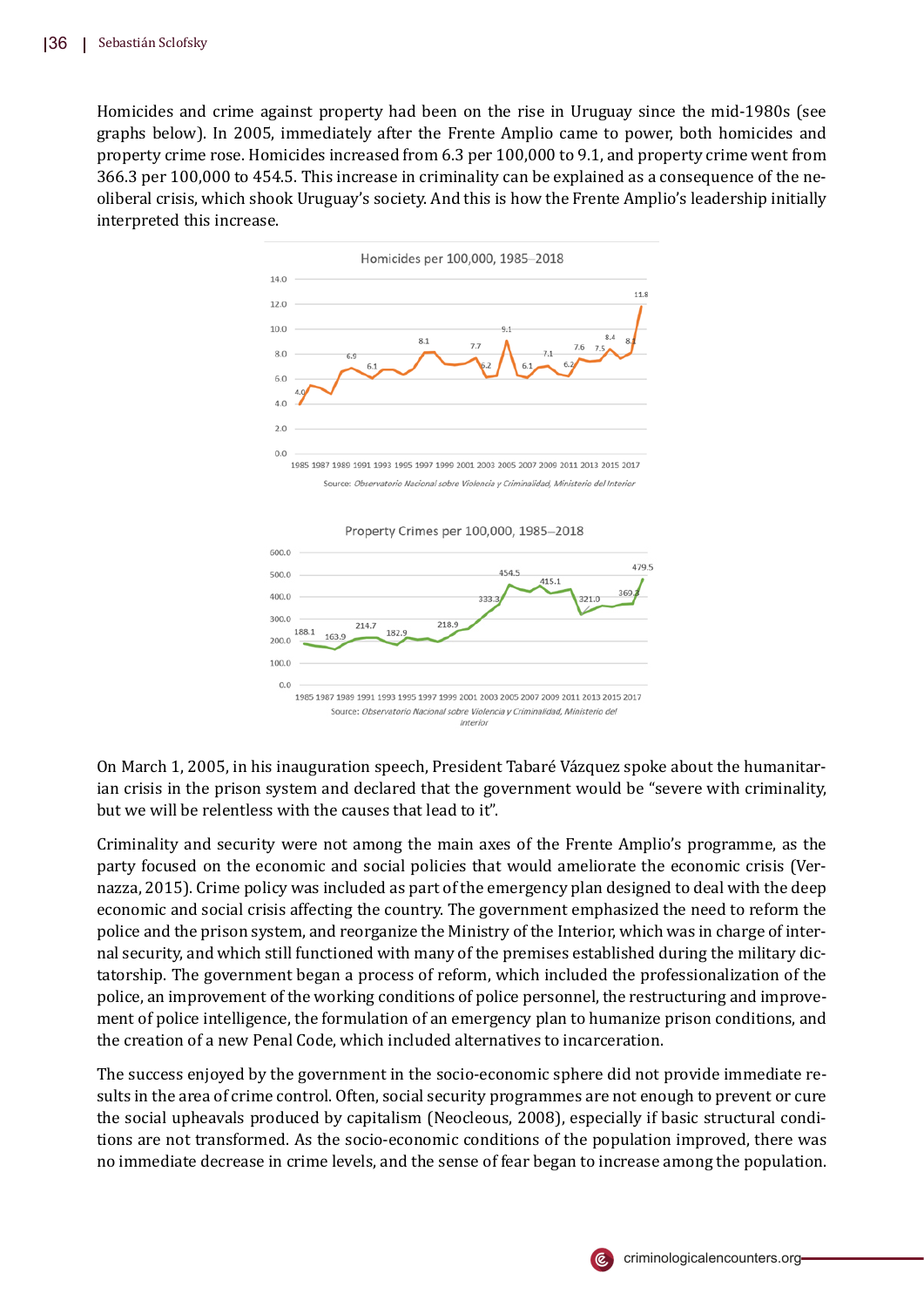According to Latinobarómetro, in 2004 only 1.4 per cent of those surveyed declared crime to be the country's main problem. But by 2011, 40 per cent had pinpointed crime as their main concern. As the socio-economic situation improved, popular concern shifted from socio-economic variables to crime.



Crime as Main Problem, Uruguay 2004-2016





Fear of crime had a much steeper increase than actual crime. While both homicides and property crime did increase, the growth was not as signi�icant as the fear of it. Faced with the left-wing success in the economic area, the right-wing opposition shifted their criticism against what they perceived as the government's failure in crime control. The opposition argued that the left wing was incapable of addressing crime because they refused, in their view, to deploy and use the repressive power of the state. The mass media, in particular the private television networks and newspapers ideologically associated with the right, increased their coverage of criminal activity both in terms of the number of minutes dedicated to crime and the dramatism of its coverage (Silvera & Natalevich, 2012; Viscardi, Barbero, Chmiel, & Correa, 2010). Both the media and the political opposition contributed to transforming crime into the main public issue in Uruguay.<sup>5</sup>

Faced with public and political pressure, government authorities and party leaders began to change their discourse and approach. From a rhetoric and a policy that saw criminality as a social problem to be dealt with through socio-economic policies, the left wing began to shift towards a punitive approach that saw police and punishment as the main tools for addressing this issue.

Neoliberalism's intensi�ied inequality, the increase in human exploitation and degradation, and the economic, ecological, and health havoc they produce (Brown, 2015) require a strong and expansive



 $\overline{c}$ .

<sup>5</sup> For an explanation of the role of mass media in the rise of penal populism, see Bonner (2019).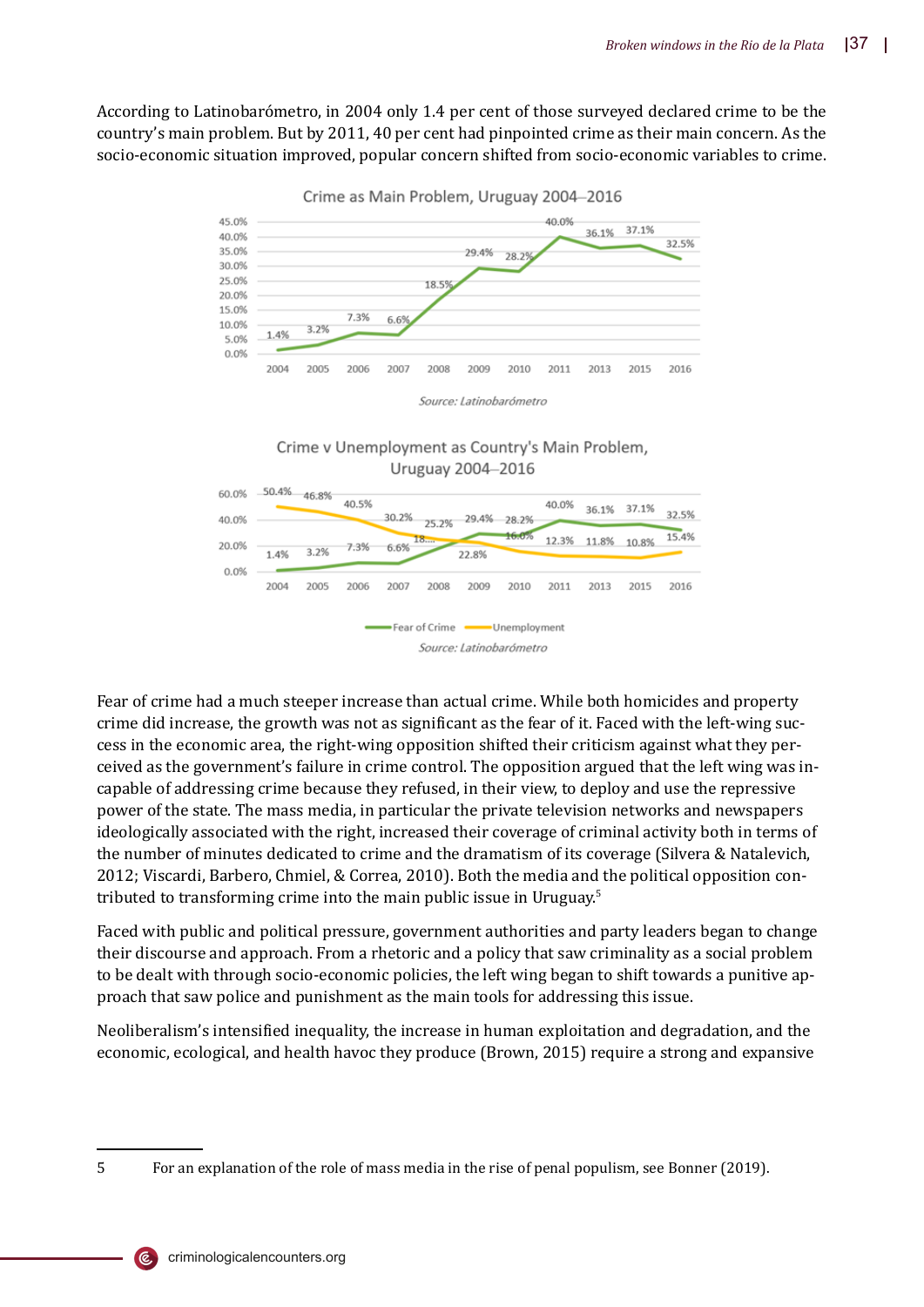security apparatus to maintain order (Neocleous, 2008). And this is the approach the Frente Amplio had taken by the end of their first administration and the beginning of their second one.

With the launch of the electoral campaign towards the 2010 national election, the Frente Amplio situated security as one of their five main priorities for the second term. While the Frente Amplio's first administration integrated its crime control policies under the axis of human rights and social integration, by the end of the �irst term the focus had shifted towards a punitive approach. Four crucial policies highlight this change.

First, we observe a continuous increase in the Ministry of the Interior's budget. In 2010, the budget jumped by more than one hundred million dollars, and went from 5.3 to 5.6 per cent of the national budget. Eight per cent of the increase in the government's public expenses went to the Ministry of the Interior, compared to 13 per cent destined for education, and a 3 per cent increase destined for the Ministry of Social Development.<sup>6</sup>

Secondly, the Guardia Nacional Republicana, a militarized unit formed by the unification of three police units (Grenadiers, Mounted Police, and Special Operations) was created in 2010. This unit was defined as a special force in charge of "re-establishing public order, collaborating and coordinating crime prevention and repression", providing support in the protection of prisons, participating in the war on drugs, intervening in high-risk operations such as kidnappings, and participating in raids and detention of suspects (Ley 18,719 Presupuesto Nacional, 2010). The first operations of this new unit were massive police raids in low-income neighbourhoods. These Brazilian-style operations, named *megaoperativos policiales* (police mega-operations) by the media, were framed by the Minister of the Interior, Eduardo Bonomi, as a way of fighting the process of "feudalization" of these areas and preventing the formation of "Brazilian-style favelas" (Redacción 180, 2011).

A third element was the enactment of new legislation and a reform of the Penal Code, moving from an inquisitorial to an adversarial process, but also establishing greater sanctions and harsher punishments for drug-related crimes, crimes committed by minors, and disorderly behaviour reflecting the government's adherence to Broken Windows and penal neoliberalism.<sup>7</sup>

Finally, we observe a significant change in the authorities' rhetoric. During the first period, the discursive framework saw crime as the failure of previous governments' social policy to integrate the marginalized sectors of society, and acknowledged that harsher punishment would not provide solutions. By the end of the �irst government and into the electoral campaign, we observe a shift towards a tough-on-crime rhetoric. The new Minister of the Interior, Eduardo Bonomi, declared in March 2010 that social policies are not enough to �ight crime and a strong police response is necessary (Vernazza, 2015). Police actions focused on low-income neighbourhoods in Montevideo. More than half of the violent and property crimes are committed in Montevideo, and Montevideo's police command sets the tone for the rest of the country.<sup>8</sup>



<sup>6</sup> Data obtained from Unidad de Presupuesto Nacional, Ministerio de Economı́a y Finanzas, 2017. https://www.gub.uy/ministerio-economia-�inanzas/sites/ministerio-economia-�inanzas/�iles/2019-06/ tomo%20analisis%20presupuestal%20�inal.pdf

<sup>7</sup> See law 19,000 on *Pasta Base* and Cocaine. Also see changes to Articles 72 and 76 of the Children and Adolescent Code, which established a minimum sentence of one year for grave crimes. Law 19,120 established a series of sanctions for disorderly conduct, including the lack of respect for authority, vagrancy and panhandling, alcohol abuse, illegal gambling, and loitering.

<sup>8</sup> In contrast to the US, Argentina and Brazil, Uruguay's security policies are designed by the central government through the Minister of the Interior, and not by local governments. This may produce tensions when local governments are ruled by a different political party to the one ruling the central administration.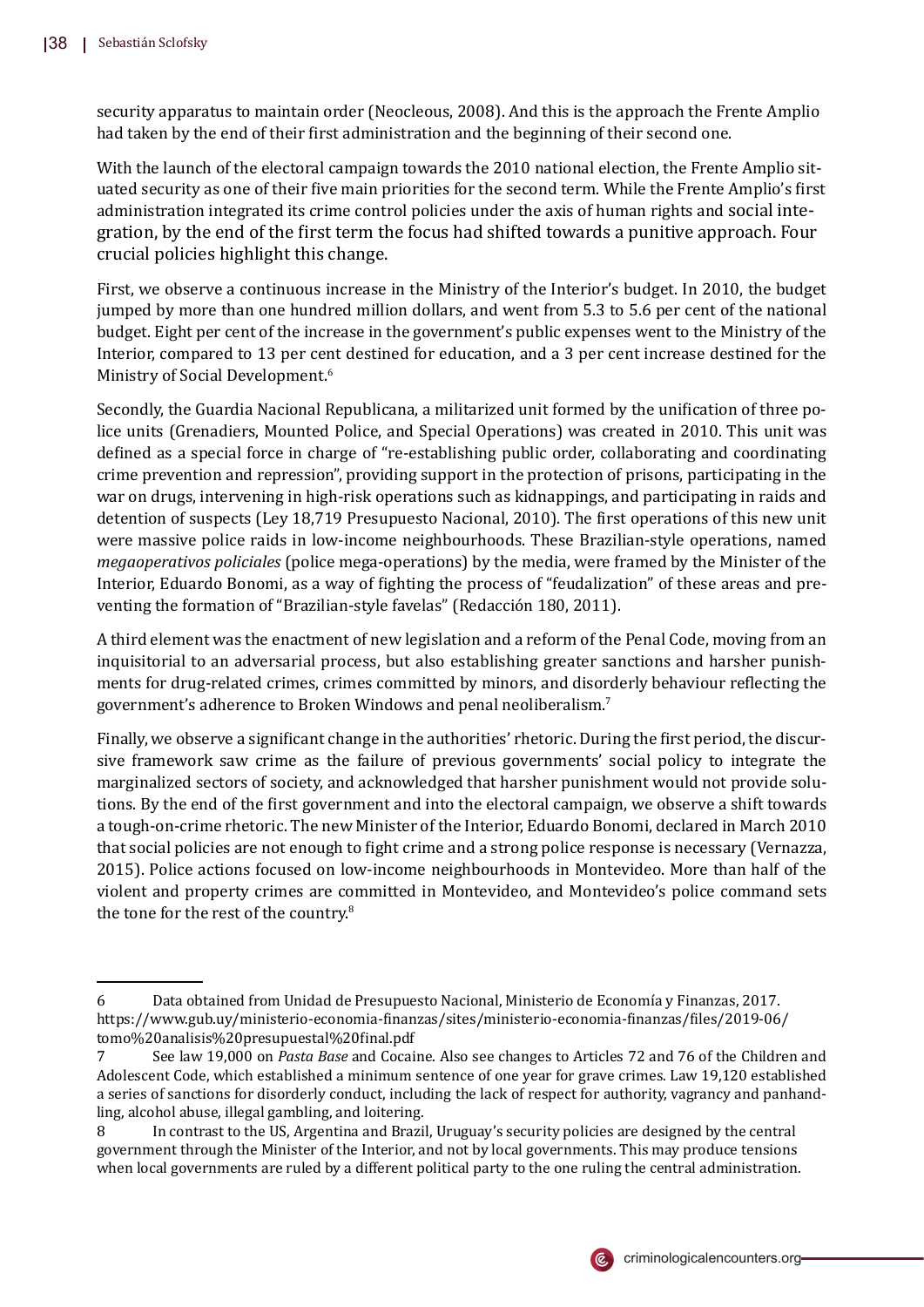By 2010, the left wing had shifted to a tough-on-crime approach. Massive police actions, the creation of a militarized police unit, and the harshening of penalties became the standard responses to the problem of crime. The proponents of US-style policing, in particular Broken Windows and zero-tolerance policing, made their way into Uruguay, and authorities began working and signing consultant agreements with Rudolph Giuliani, William Bratton, Lawrence Sherman, and others (Bonomi, 2019; Ministerio del Interior, 2014; Montevideo Portal, 2018; Subrayado, 2012).

Despite its commitment to social democracy and the enactment of important social policies, when it came to the area of crime control, Broken Windows and penal neoliberalism became hegemonic. The challenge was how to maintain a political commitment to redistribution and justice while adhering to a tough-on-crime approach. The response, following the logic of Broken Windows, was to divide lowincome communities and their residents into deserving and undeserving poor.

## **The Construction of the Disorderly Other by Uruguay's Left-Wing Government**

As we previously observed, one of the first signs of a tough-on-crime approach was the massive police operations in low-income communities. These *mega-operativos*, as the local press called them, were designed more as a show of force than a tool for fighting crime. Minister Eduardo Bonomi justified these operations as a way of stopping what he called a "process of feudalization and *favelization*" of Uruguay's low-income neighbourhoods. "This is how favelas in Brazil began," the Minister stated, adding "in Uruguay we can observe a process of feudalization through which organized delinquents, which have connections with drug traffic organizations, attempt to control areas of Montevideo" (Redacció n 180, 2011). The comparison with Brazil's *favelas* ignores the history of the *favelas* and its roots in policies of racial and urban segregation. Furthermore, the comparison is not a coincidence, as this style of police operation was similar to the police occupation of *favelas* in cities like Rio de Janeiro and São Paulo. In São Paulo, for example, the official name given to these operations in 2009 was *Op*eração Saturação (Operation Saturation). São Paulo police officers occupied the streets, searched houses, blocked the exits and entrances to the neighbourhood, and would ask all residents to provide identifying documentation (Alves, 2018, p. 144). These methods were exactly the same as those applied in Uruguay, and the official name given to these operations was *Operaciones de Saturación* (Operations of Saturation).

The use of terms such as *favelas*, *red zones*, and *feudalization* contributes to the criminalization of lowincome communities and their residents, augmenting the existing social segregation in the city. This criminalization can be observed when we consider that the operations produced a high number of detained individuals but very few of those were formally arrested or charged with a crime. Asked about this, Bonomi argued that the procedures cannot be evaluated by the number of formally arrested individuals, but by the fact that the police would now have a permanent presence in these areas. The key element in this process is to highlight the "disorder" and threat that these low-income areas present to the rest of the city and the need to re-establish order. In other words, it appears that the main goal of these operations is to show the power of the state and its capacity for violence.

The security project, Seri (2012) contends, divides the community into antagonistic camps, the people who deserve security and the "others" from whom the community needs to be secured. The Frente Amplio began to adhere to this discourse by focusing on low-income communities and attempting to separate the "people" from the threatening "others" inside these communities. In the process, the stigmatization and criminalization of these areas increased. Those who were unable or unwilling to enter the consumption circuit, expanded by the government's socio-economic policies, became the target of police control and surveillance.

criminologicalencounters.org

(Ē,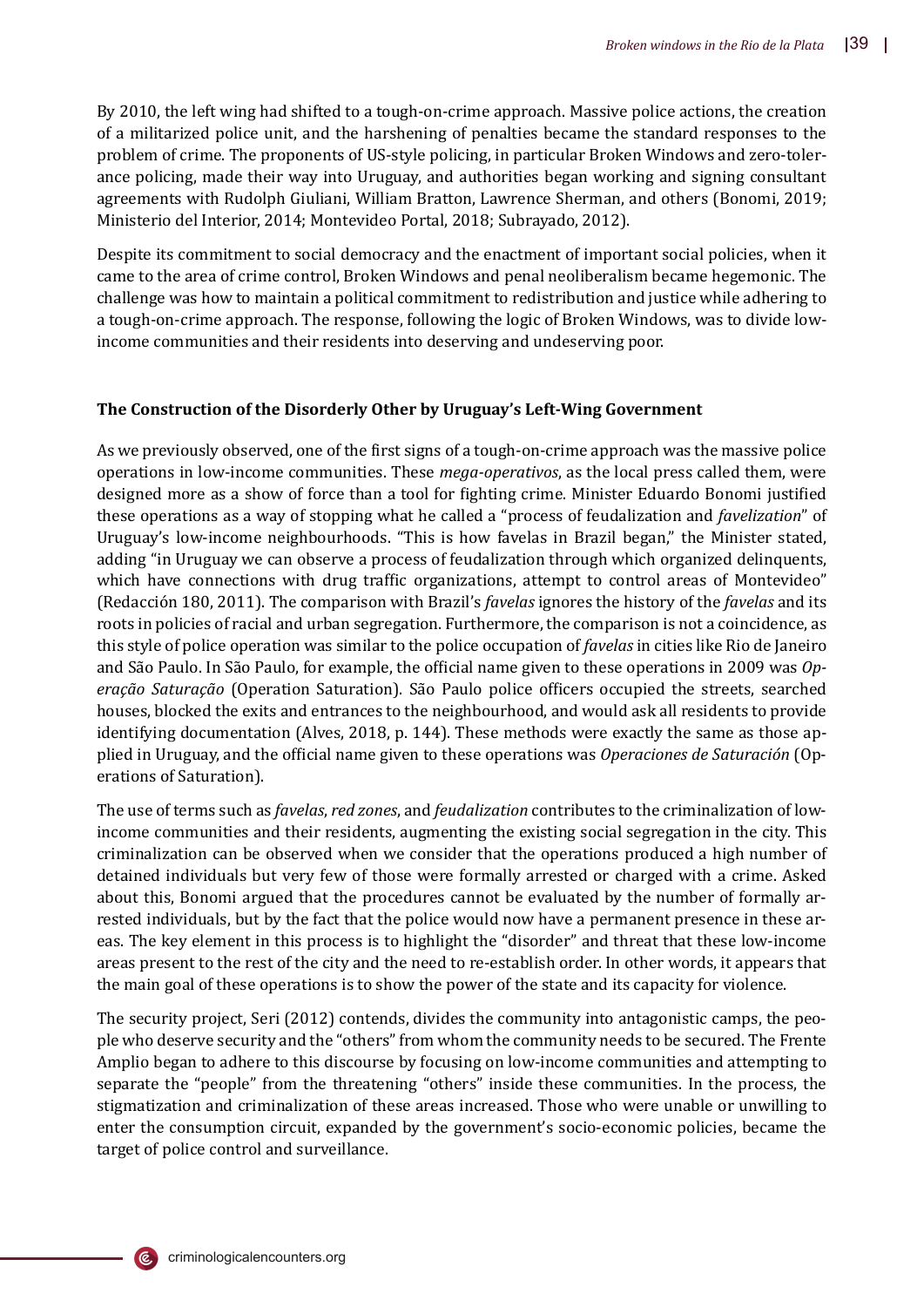The distinction between "orderly" and "disorderly" areas was highlighted by the next step taken by the government. Once the legality of mega-operations had been challenged, police leaders adopted what is known in the US as "Weed and Seed". Developed during the George H.W. Bush administration, the programme involves the "weeding out" of individuals participating in criminal or disorderly activities, and preventing their return to the area. Only then does the "seeding" begin by investing in the neighbourhood (US Department of Justice, 1991), generally in a process of gentri�ication that produces more expulsions. Often, authorities continue to claim that the "weeding" has not been completed, justifying state use of force and further expulsions.

"Weed and Seed", as in the case of other community policing initiatives, should be understood as part of a paci�ication logic embedded in the neoliberal security project. The goal of these programmes is to produce a docile population, who will accept and adhere to the existing social order and prevent political mobilization against this order (Williams, 2011). Through the recruitment of local community members, who already have a pro-police disposition, community "leaders" become the eyes, ears, and mouth of authorities in the production and reproduction of the existing social order (Gascón & Roussell, 2019; Neocleous, 2000). Understood in this way, the weeding never ends, as those who challenge the established order need to be convinced, disciplined, or expelled.

The saturation operations continued as part of the "weeding" process, but now a "seeding" element was incorporated through different ministries and the local government. Still, the discourse that constructed these spaces as dangerous threats, and their residents as dangerous others, continued with this new approach. It followed the Broken Windows segregation mechanism of distinguishing the "orderly" and "disorderly" people. Those expelled and incapacitated by the carceral system were the disorderly others who had to be weeded out. There is a disconnection between structural conditions that lead to crime, favouring an individualistic vision of criminality. The provision of social services has been extremely important and improved the life of many low-income residents in Uruguay. However, the "seeding" did not change the socio-economic matrix, did not reduce the concentration of wealth, and did not stop the process of urban segregation.

Community policing in Uruguay became attached to the principles of Broken Windows. The Frente Amplio programme indicated that the police, with the collaboration of the community, will promote the quality of life of its citizens by reducing minor crime and disorder, and improving the feeling of security. While the proposal mentions the fact that the rise in criminality is rooted in previous socioeconomic processes, it also points out that socio-economic measures are not enough, and that certain criminal behaviours are a result of cultural changes and the loss of coexistence values (Frente Amplio, 2009). When the public discourse, the political rhetoric, and police operations focus on low-income neighbourhoods, the reference regarding a loss of coexistence values and the critique of cultural changes become associated with these spaces and their residents.

The portrayal of low-income neighbourhoods as a threat to the city, and the discourses of *favelization* and *feudalization*, contributed to the sense of fear, and a continuous segregation and seclusion of city residents. Two important data reflect this. One is the annual increase in the demand for, and offer of, private security, including new surveillance technology developed by private companies (Mujica, 2018). The other is the increase in residential segregation, territorial conflict, and gated communities (Aguiar, Borrás, Cruz, Fernández Gabard, & Pérez Sánchez 2019; Patiño et al., 2019).<sup>9</sup> The development of gated communities has increased significantly since the first Frente Amplio administration



<sup>9</sup> Gated communities are not allowed inside Montevideo, but they are allowed in its suburban area, which belongs to different municipal administrations.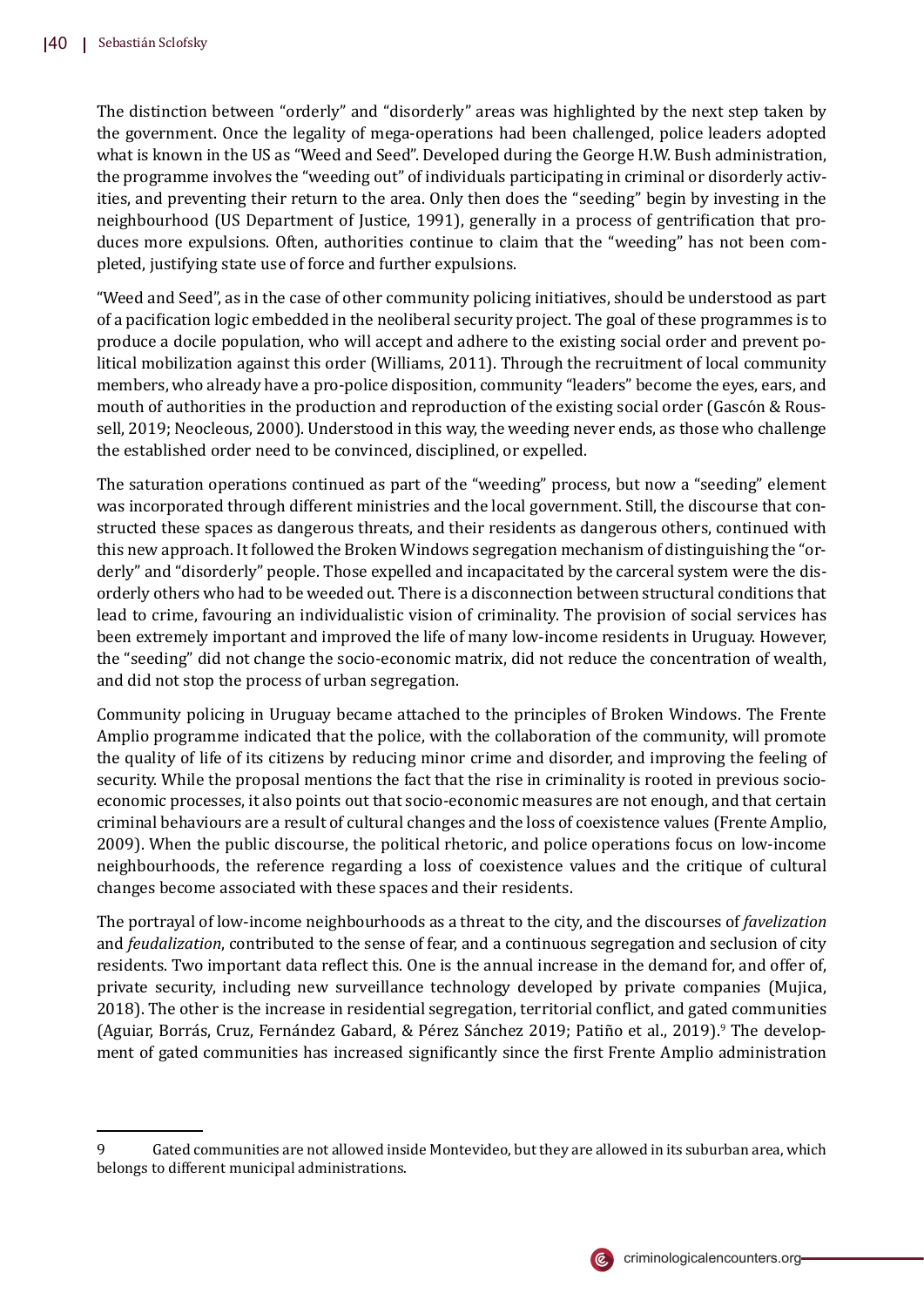(Aguiar et al., 2019), with 50 new gated communities, 25 per cent of them in Montevideo's suburban area (Pérez Sánchez & Ravela, 2019). Neither the social-democratic policies nor the "seeding" produced social and urban integration. On the contrary, the stigmatizing of low-income areas, the demand for private security, and residential segregation expanded.

The portrayal of low-income neighbourhoods as dangerous threats continued throughout the second and third Frente Amplio administrations. Gustavo Leal, Director of Coexistence and Citizen Security at the Ministry of the Interior, and the Frente Amplio's candidate to become Minister of the Interior, declared in February 2019, months before the national election, that the state needed to exercise its authority without fear and prevent the process of favelization and illegality in areas that resemble the criminal urban spaces of Brazil and Argentina (Leal, 2019). Once again, we observe an intentional ignorance regarding the historical, economic, and racist roots in the formation of *favelas*. These are portrayed as the product of criminal activity by wicked individuals, rather than a process of socio-economic oppression.

More importantly, in his declarations Leal highlighted the idea of the exercising of authority without fear, clearly signalling the need for a tough and repressive approach. Under accusations by the opposition that the left was afraid of using state violence, the response was the deployment of tough-oncrime and zero-tolerance policing. The distancing adopted by Eduardo Bonomi and Gustavo Leal from the approach that highlighted long-term social policies rather than policing as the main response to crime signals a deep ideological and political cleavage inside the left in Uruguay (Hernández & Paternain, 2020), and in other parts of the world when it comes to the use and deployment of state violence. The application of social policies is dependent on the weeding of the "criminal" elements, and can only be destined for the deserving poor. For the undeserving poor, the answer is incapacitation. It is not a coincidence that the prison population increased signi�icantly during this period.

Furthermore, when we look at the demographic profile of those in prison, we observe that they represent the lower sectors of society. Ninety per cent of prisoners are male, 70 per cent are between the ages of 18 and 35, and only 7 per cent have completed basic education. Twenty-seven per cent have received cash-transfer assistance compared to 5 per cent of the general population, and 20 per cent of inmates lived in an irregular settlement compared to 4 per cent of the general population (Departamento de Sociología, 2010; Garcé García y Santos, Casal, Díaz, & Donnangelo 2017). Similarly to other countries in the Americas, it is young, male residents of low-income communities who are most affected by punitive policies, materializing the process of criminalization they go through.

# **Constructing the Undeserving Other**

The Frente Amplio continued to portray itself as the representative of the working class. The government worked hard to develop policies that improved the material conditions of low-income Uruguayans. They increased indirect cash transfers, improved healthcare coverage, and extended healthcare services to all Uruguayans. They re-established collective bargaining for all sectors of the economy, and enacted legislation in protection of rural and domestic workers, who had been historically excluded from legal protections. Furthermore, they enacted important progressive legislation, such as the guaranteed right to abortion, egalitarian marriage, and the legalization of marihuana, which mostly benefitted middle-class Uruguayans and gave Uruguay and President Mujica international recognition as a progressive country. However, while enacting this progressive programme, the government continued its commitment to tough-on-crime policies and continued to follow Giuliani and Bratton's style of policing. Minister Bonomi repeatedly stated how crime policy was following the recipe used by the former New York Mayor, transforming both Giuliani and Broken Windows into a hegemonic approach to addressing crime. The solution to this paradox, if it can ever be solved, became

(C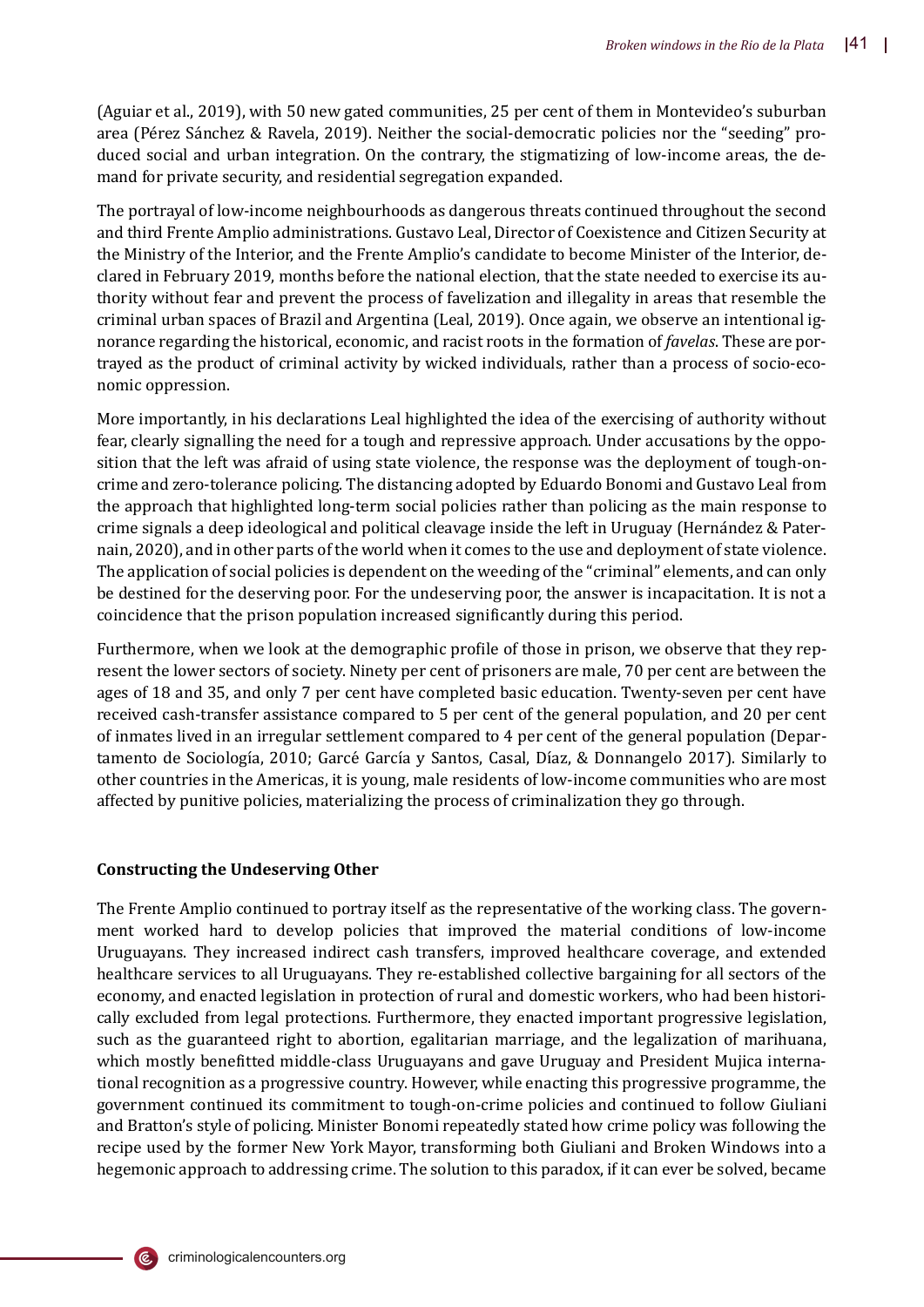possible by constructing an "undeserving other", who, following Broken Windows and US community policing logic, had to be subdued so that the "deserving other" could enjoy the fruits of the government's social policies.

"I believe the cause of crime today is not only poverty… there is a cultural and subcultural issue [that generates crime]," said Eduardo Bonomi. Bonomi further complained that it is difficult for the police to solve crimes when residents of low-income communities do not report or provide crucial information to the police. More importantly, when questioned about the protests that took place in some of these communities against police repression, he argued that it is the respectable members of these communities that ask the police to intervene (Bonomi, 2019), clearly differentiating between the "good" and "bad" members of the community.

Minister Bonomi continued to differentiate between the "good people" and the "dangerous others" when justifying police actions in low-income communities. "[M]ost of the people in these areas are people who work and study but coexist with groups that are connected with the drug traffic, burglaries, extorsions… that use children for their [criminal] operations, and this coexistence affects the people who work and study… we need to keep police presence in these areas to protect the people who work and study" (Bonomi, 2012). The police seem to exercise sanitary work by protecting the healthy community from polluting elements that need to be expelled. Any attempt to criticize police action by community residents and activists was dismissed by Minister Bonomi as the product of a minority of people who are trying to subvert the established order.

In 2016, the police killed a young resident of Marconi, a low-income neighbourhood popularly considered as a dangerous zone. The young resident was suspected to have stolen a motorcycle and was killed during the police action. When members of the community violently protested against the police, Minister Bonomi declared that the violent reaction against the police was perpetrated by a small organized group that does not represent the community (Bonomi, 2016). When criticized by activists and scholars, Bonomi's response was to dismiss these criticisms as coming from people "living on the coastline", in reference to the wealthier areas of Montevideo, who know little about low-income communities, despite the fact that many of the critics came from within these communities or from people working there. In short, those who do not adhere to the existing social order are portrayed as a menace to society's well-being, and those who criticize *mano dura*'s policies are disconnected individuals or complicit with criminal elements.

Consider, for instance, the places where the police mega-operatives were carried out. The �irst two massive police actions took place in the Marconi neighbourhood, and later in the nearby neighbourhood of Casavalle, both in the Municipal Area D of Montevideo. This area is characterized by high levels of poverty and irregular settlements (Intendencia Municipal de Montevideo, 2019). Authorities argued that criminal activity and in particular drug-related activities were concentrated in these spaces. However, in the two operations in Marconi, only seven people were formally arrested from the many who were detained during the police actions, and from these seven, two were arrested for drug possession. Nonetheless, these massive police actions continued to focus on these areas.

The construction of dangerous others was also deployed against juveniles. During the 2009 electoral campaign, the opposition, which ran on a tough-on-crime campaign, included a proposal for a referendum to reduce the age of penal responsibility. A coalition of social movements and civil society actors, many of them associated with the Frente Amplio, opposed the referendum and successfully campaigned against it (Berri & Pandol�i, 2018). The Frente Amplio also opposed the right-wing proposal. However, by the inauguration of the second administration following the turn towards tough on crime, government authorities, in particular Minister Bonomi, had raised concerns about the participation of minors in criminal activity, suggesting the need to act in a stronger way against them. While the of�icial report, supported by national and international NGOs, stated that the rate of participation

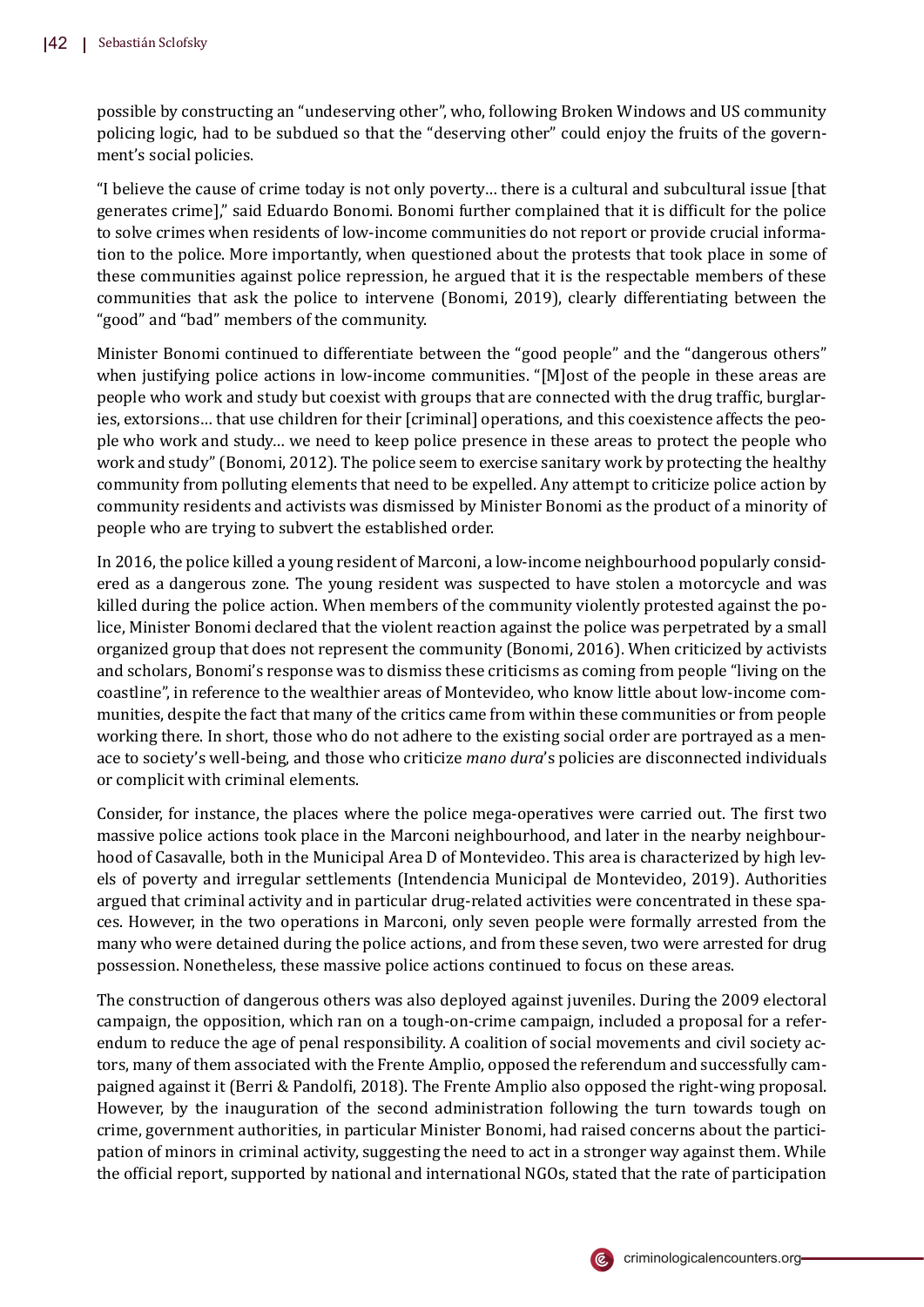of minors in crime was close to 12 per cent, Minister Bonomi declared that he believed the percentage was closer to 40 per cent (Vernazza, 2015). Beyond the controversy about the data, the deeper issue here is the criminalization of poverty and youth.

Broken Windows follows and promotes a conservative moral perspective in which all those who challenge bourgeois lifestyles, and do not accept the neoliberal order, are criminalized. Any alternative culture, in particular coming from low-income communities, which can defy traditional ways is seen as dangerous. Government authorities in Uruguay began to systematically refer to juveniles as people who do not study and work, and who therefore are dangerous to society. While I am not arguing against studying or working, in a context of inequality, high income, and low levels of social mobility, studying and working do not provide for a better future and become less attractive to many young people who look for alternatives to survive. Criminal activity sometimes becomes part of the informal economy, which develops as a way to survive in complex socio-economic contexts that produce marginalization (Alves, 2018; Feltran, 2011; Sclofsky, 2021; Telles, 2010). The statement by government authorities echoing the right-wing conservative message of an unruly youth was reflected in police actions towards low-income minors, generating more fear towards this population and segregating them even more.

Rafael Paternain (2012) argues that when it came to crime policy, a conservative hegemonic discourse and approach developed in Uruguay. This hegemonic discourse is represented by a demand for punitive policies, the criminalization of poverty, and the search for moral and pathological causes of criminal activity. The Frente Amplio's second administration, inaugurated in 2010, consolidated this conservative hegemony with its turn towards a tough-on-crime approach. Alternative ideas were dismissed as unrealistic or the work of disconnected academics, many of whom were actually following cues from police leadership (Legrand, 2019, 2020). Broken Windows policing became hegemonic in Uruguay, not simply as a policing tactic but as a societal approach to the challenges of neoliberalism. The distinction between the undeserving and deserving "other" served as the justification for a toughon-crime approach that contradicted some of the progressive principles and image the left wing in Uruguay stood for.

## **Conclusion**

(Ē,

Former New York Mayor Rudy Giuliani became the buzzword for security and policing in Uruguay. The mention of his name was enough for reporters, politicians, and some of the public to accept that the tough-on-crime approach taken by the social-democratic government in Uruguay was tough enough and was moving in the right direction (Subrayado, 2012). Asked about Giuliani's presence in Uruguay, Minister of the Interior Eduardo Bonomi declared in 2019 that "Giuiliani went to talk to President Vázquez and told him that after what he saw, he had nothing to recommend as all that he had to say had been implemented" (Bonomi, 2019). Neither of the two reporters interviewing the Minister questioned this statement. The consequences of importing Giuliani's recipes have been suffered by the same victims that had suffered his approach across the US and Latin America. Neither crime nor fear of crime was reduced in Uruguay. However, the criminalization of poverty and the construction of the dangerous "other" continued, generating greater marginalization and segregation. Today, with a new neoliberal administration in Uruguay and a new Ministry of the Interior, who run a tough-on-crime campaign, we are able to witness the grave consequences of the import of Broken Windows. Instances of police violence against the young, poor, and Black population in Uruguay have begun to grow (La Diaria, 2020a, 2020b).

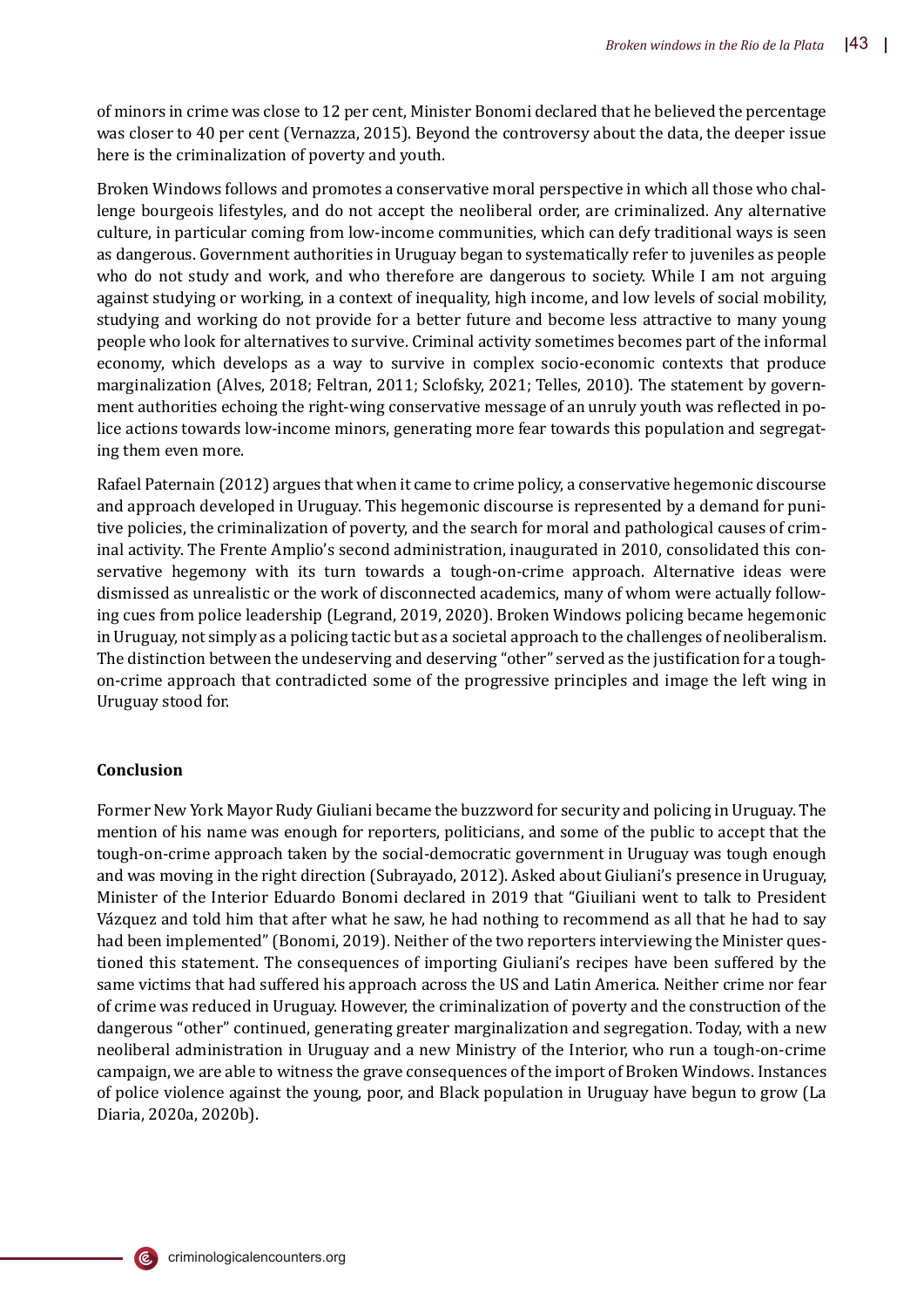Montevideo continues to be governed by the Frente Amplio, $10$  and the new municipal administration has attempted to expand some of the social programmes developed by previous municipal governments, particularly during this pandemic crisis. However, the national government, and therefore the police and security policies, are now under a neoliberal administration, headed by Luis Lacalle Pou, that has solidi�ied the vision that crime is the product of pathological individuals, and has increased its *mano dura* approach.

In this article, I have shown the ways in which the social-democratic government in Uruguay was unable to break with the neoliberal security project and by its second administration had adopted a tough-on-crime approach based on Broken Windows. While the government made very important inroads into reducing poverty and inequality, and providing a greater safety net for those most affected by the neoliberal policies of previous decades, they were unable or unwilling to transform the socioeconomic matrix, favouring economic growth and competition as the key elements of governmental success. Urban segregation and concentration of wealth remained high in Uruguay, and the steps towards a social-democratic government favouring decommodification and universalism fell short. Faced with an increase in crime rates and fear of crime, fuelled by the uncertainty and insecurities that the capitalist and neoliberal system produces, the left-wing administration moved away from social-democratic principles and chose a conservative and neoliberal path, making Broken Windows hegemonic.

In the process, as part of the segregation mechanism Broken Windows promotes, authorities, in particular the Minister of the Interior, deployed a rhetoric and a policy of distinguishing among deserving and undeserving poor. The deserving poor were portrayed as demanding massive police operations, and accepting the demands of the neoliberal economy. Those who actively challenged these notions were seen as undeserving of state social policies and had to be disciplined or expelled into the prison realm. It is not a coincidence that the prison population grew significantly with the deployment of Broken Windows in Uruguay. The initiatives of community policing were carried out, as happened in the US, under the aegis of zero-tolerance policing, and as a way of imposing a social order based on exclusion and expulsion.

In this article we have been able to observe the power and centrality that crime policies and policing initiatives have and the dangers of uncritically importing policing strategies. Uruguay's left wing followed Brazil in its massive police operations in order to show they had no complexes in using state violence, even against those they argued were their most important constituency. Furthermore, they uncritically accepted the vision that Broken Windows was the solution to crime and social disorder, despite their commitment to social-democratic policies. Broken Windows is not simply a policing strategy, it is a conservative and segregationist view of society that categorizes those who are left behind by the capitalist system as disorderly others who need to be expelled. This approach is based on the reproduction of social hierarchies deeply entrenched in liberal discourse (Mills, 1997; Neocleous, 2008; Pateman, 1988). And it is this approach that the left-wing government in Uruguay favoured.

By contributing to this conservative hegemony (Paternain, 2012), the government insulated itself from alternatives that did not include *mano dura*, abandoning their initial commitment in 2005 to be relentless with the root causes of crime. By the end of their third administration, the left wing had provided the institutional and discursive bases for the new right-wing government to deploy an even tougher tough-on-crime approach, which has already produced an increase in police violence against



<sup>10</sup> The Frente Amplio obtained 51.5% of the votes in Uruguay's 2020 municipal elections, making Carolina Cosse the city's new mayor.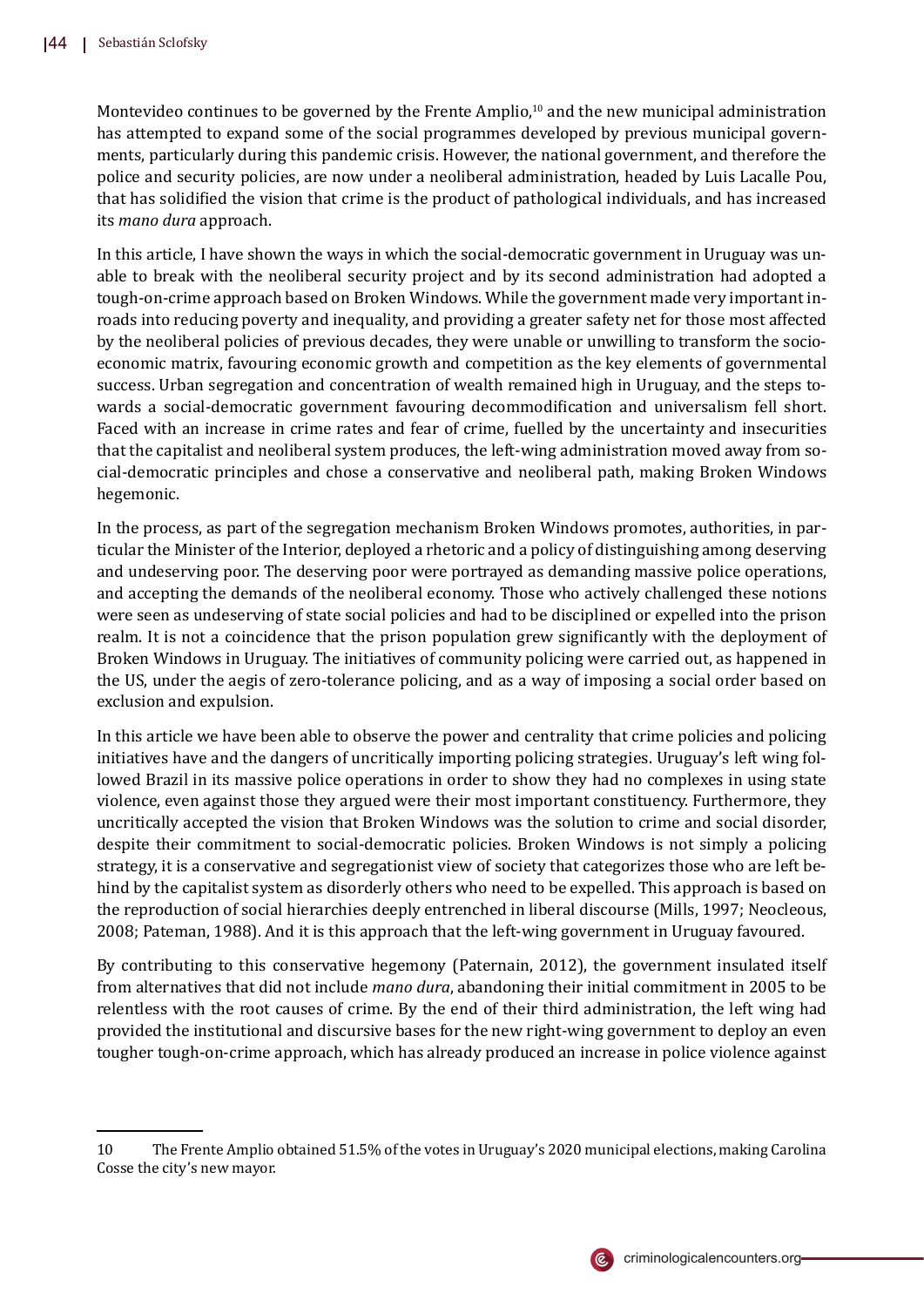residents of low-income communities.

**Acknowledgements:** This article is part of a wider research project on security policies in Uruguay and was possible thanks to generous grants from California State University, Stanislaus. I want to thank Rosangélica Martinez for her assistance in collecting and analysing data. I also want to acknowledge Denisse Legrand, Orlando Rivero, and Fernando Leguizamón for their help and contributions. Finally, I want to thank the anonymous reviewers who took time and effort to provide important suggestions to improve the manuscript.

#### **References**

- Aguiar, S., Borrás, V., Cruz, P., Fernández Gabard, L., & Pérez Sánchez, M. (2019). *Habitar Montevideo: 21 Miradas sobre la Ciudad*. La Diaria.
- Alves, J. A. (2018). *The Anti-Black City: Police Terror and Black Urban Life in Brazil*. University of Minnesota Press.
- Amarante, V., & Vigorito, A. (2007). *Evolución de la Pobreza en el Uruguay*. Montevideo. Instituto Nacional de Estadística Uruguay.
- Basombrío, C., & Dammert, L. (2013). *Seguridad y Populismo Punitivo en América Latina: Lecciones Corroboradas, Constataciones Novedosas y Temas Emergentes*. Retrieved from Washington, DC.
- Bergman, M. (2006). Crime and citizen security in Latin America: The challenges for new scholarship. *Latin American Research Review, 41*(2), 213–227. doi:10.1353llar.2006.0018
- Berri, M., & Pandolfi, J. (2018). Movimiento 'No a la baja': Construcción estratégica de la identidad colectiva. *Revista de Ciencias Sociales, 31*(42), 37–56.
- Blaustein, J. (2016). Exporting criminological innovation abroad: Discursive representation, 'evidence-based crime prevention' and the post-neoliberal development agenda in Latin America. *Theoretical Criminology, 20*(2), 165–184.
- Bonner, M. D. (2019). *Tough on Crime: The Rise of Punitive Populism in Latin America*. University of Pittsburgh Press.
- Bonomi, E. (2012). Mensaje o�icial [Press release]. Retrieved from http://www.presidencia.gub.uy/ sala-demedios/audios/audios/conferencia-prensa-consejo-ministros-canepa-09-noviembre-258-bonomi-olesker
- Bonomi, E. (2016). *Entrevista Central, Lunes 06 de Junio: Eduardo Bonomi/Interviewer: E. Cotelo*. En Perspectiva, En Perspectiva, Montevideo.
- Bonomi, E. (2019). *Bonomi: 'Esos que Están Espadeando Son Los Que Van a Estar 6 Meses' Presos/Interviewer: J. Hounie & D. Zas*. Fácil Desviarse, Radio Del Sol, Montevideo.
- Brown, W. (2015). *Undoing the Demos: Neoliberalism's Stealth Revolution* (Kindle ed.). Zone Books.
- Burdín, G., de Rosa, M., & Vigorito, A. (2015). Sectores de altos ingresos en Uruguay: Participación relativa y patrones de movilidad en el perı́odo 2009–2012. *Instituto de Economía Serie Documentos de Trabajo, 03/2015*, 3–53.

Davis, M. (2006). *Planet of Slums*. Verso.

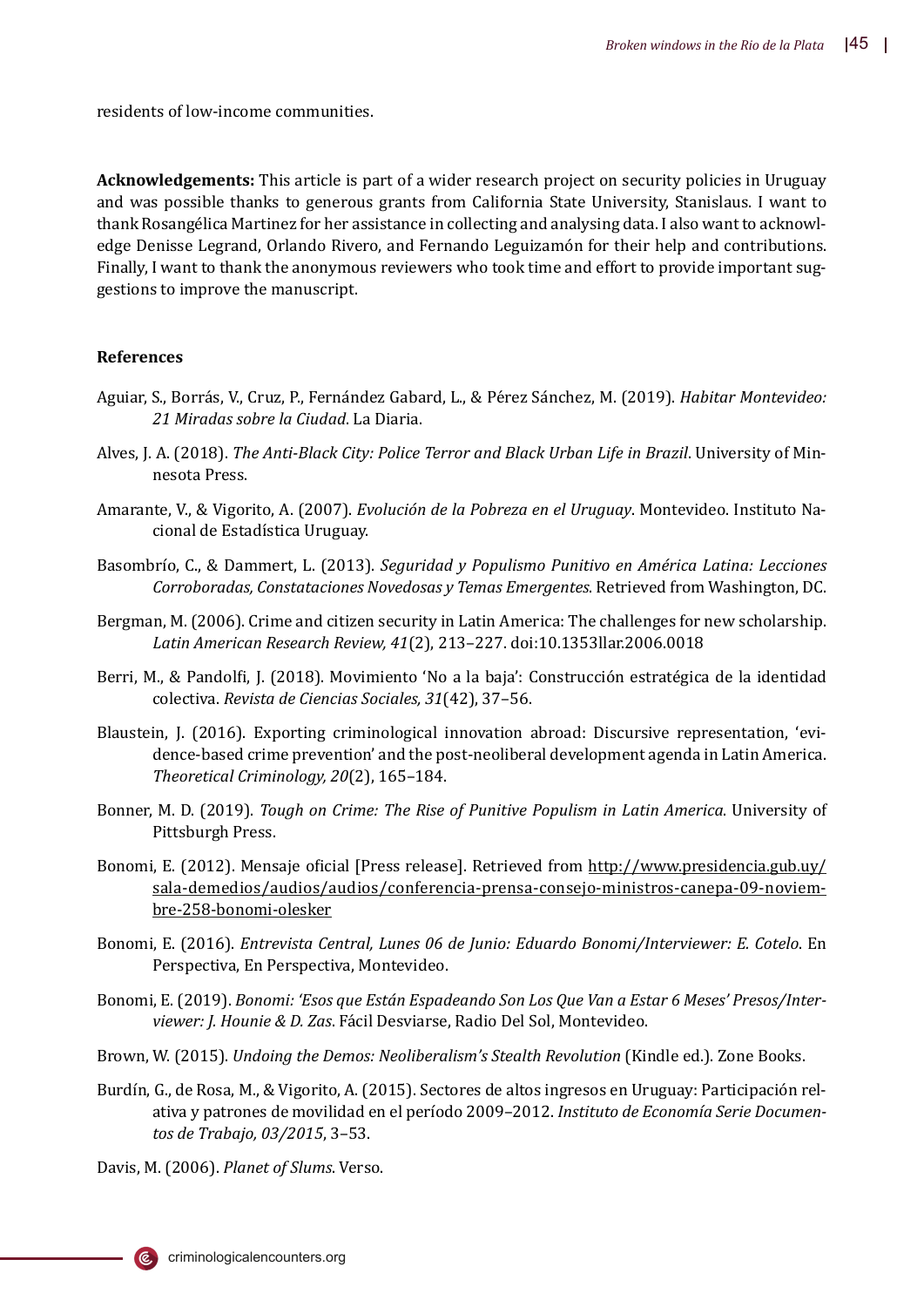de Rosa, M. (2020, July 13). El 1% y un Des�ile de Enanos y Gigantes. *La Diaria*.

Departamento de Sociología. (2010). *Censo Nacional de Reclusos*. Retrieved from Montevideo.

- Diario El Paı́s. (2016, June 6). Bonomi: "Hay gente que dice que habı́a molotov armados desde antes". *Diario El País*.
- Feltran, G. d. S. (2011). *Fronteiras de Tensão: Política e Violência nas Periferias de São Paulo*. Unesp.
- Frente Amplio. (2009). *Plan de Seguridad Ciudadana*. Retrieved from Montevideo.
- Garcé García y Santos, A., Casal, L., Díaz, C., & Donnangelo, L. (2017). *Privación de Libertad y Reinserción Social en Uruguay*. Retrieved from Montevideo.
- Garland, D. (2001). *The Culture of Control: Crime and Social Order in Contemporary Society*. The University of Chicago Press.
- Gascó n, L. D., & Roussell, A. (2019). *The Limits of Community Policing: Civilian Power and Police Accountability in Black and Brown Los Angeles*. New York University Press.
- Harvey, D. (2005). *A Brief History of Neoliberalism*. Oxford University Press.
- Herbert, S. (2001). Policing the contemporary city: Fixing broken windows or shoring up neo-liberalism? *Theoretical Criminology, 5*(4), 445–466.
- Hernández, M., & Paternain, R. (2020, October 24). Las políticas de seguridad del frente amplio: De la autocrítica a la reinvención. *La Diaria*. Retrieved from https://ladiaria.com.uy/opinion/articulo/2020/10/las-politicas-de-seguridad-del-frente-amplio-de-la-autocritica-a-la-reinvencion/
- Instituto Nacional de Estadı́stica Uruguay. (2005). *Desempleo*. Montevideo. Instituto Nacional de Estadı̀stica Uruguay
- Intendencia Municipal de Montevideo. (2019). Datos demográficos Municipio D. Retrieved from https://municipiod.montevideo.gub.uy/node/154
- Iturralde, M. (2019). Neoliberalism and its impact on Latin American crime control �ields. *Theoretical Criminology, 23*(4), 471–490.
- Kelling, G. L., & Wilson, J. Q. (1982, March). Broken windows. *The Atlantic*. Retrieved from https:// www.theatlantic.com/magazine/archive/1982/03/broken-windows/304465/
- Latinobarómetro. (2004–2016). *Latinobarómtro Uruguay 2004–2016*. Santiago de Chile, Chile. Latinobarómetro: Opinión Pública Latinoamericana.
- Leal, G. (2019) *Hay Que Hacer Cambios en el Nuevo Código del Proceso/Interviewer: L. Brocal & P. Scorza*. Doble Click, Radio Del Sol, Montevideo.
- Legrand, D. (2019, March 30). Alfredo Clavijo: 'Tenemos que mejorar las cárceles para que mejore la seguridad en la calle'. *La Diaria*. Retrieved from https://ladiaria.com.uy/politica/articulo/ 2019/3/alfredo-clavijo-tenemos-que-mejorar-las-carceles-para-que-mejore-la-seguridaden-la-calle/
- Legrand, D. (2020, January 25). Mario Layera: 'El cambio en la policía fue alumbrar lo que esta oscura'. *La Diaria*. Retrieved from https://ladiaria.com.uy/politica/articulo/2020/1/mario-layera-elcambio-en-la-policia-fue-alumbrar-lo-que-estaba-oscuro/
- Ley 18.719 Presupuesto nacional, 18719 Stat. (2010).

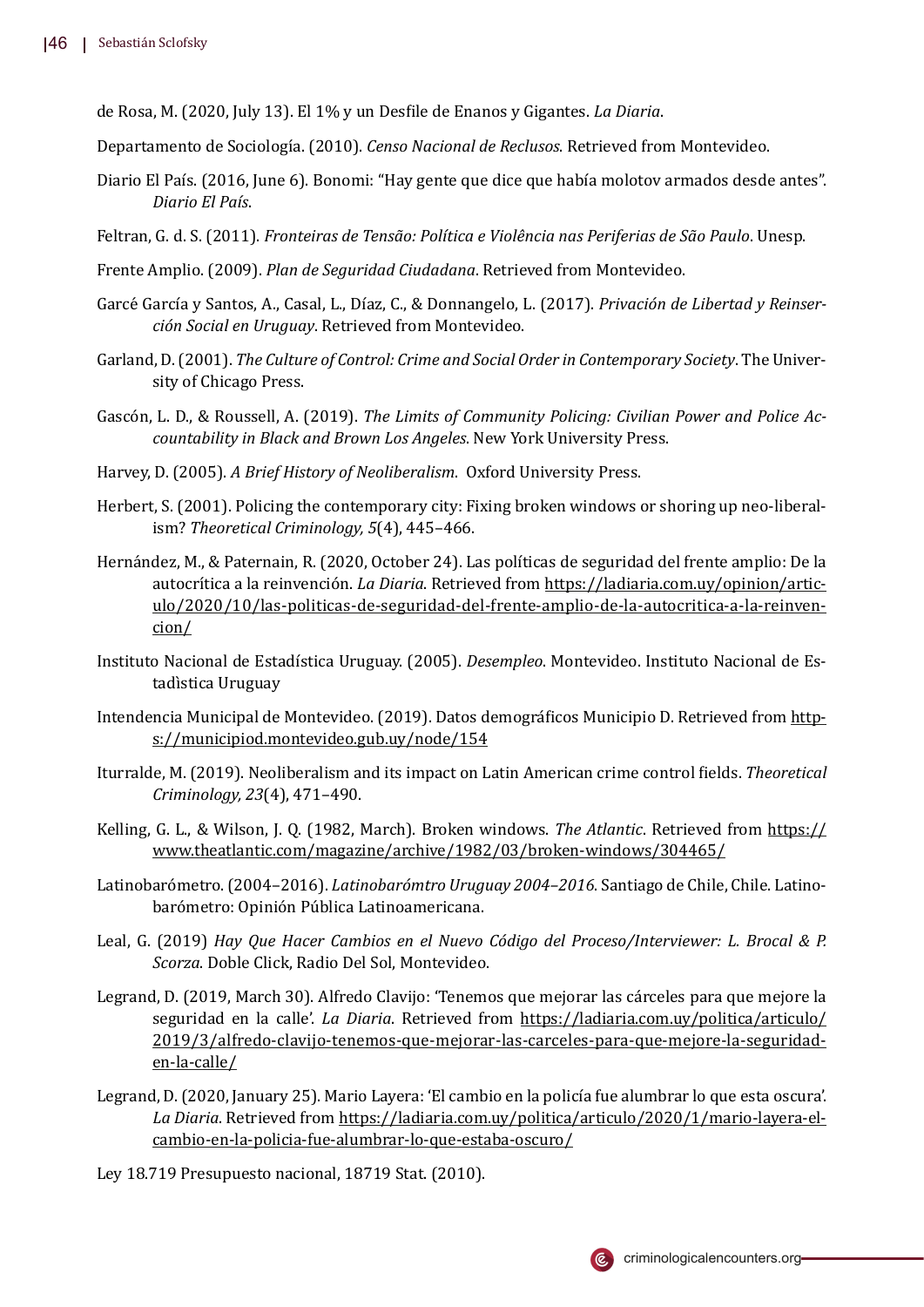Marx, K. ([1867]1990). *Capital* (Vol. 1). Penguin Books.

- Mills, C. W. (1997). *The Racial Contract*. Cornell University Press.
- Ministerio del Interior. (2014). *Acuerdo �irmado con policía de Nueva York*. Montevideo: Ministerio del Interior Retrieved from https://www.minterior.gub.uy/index.php/component/content/article/78-noticias/ultimas-noticias/1793-acuerdo-�irmado-con-policia-de-nueva-york
- Montevideo Portal. (2018). Rudolph Giuliani en Uruguay: 'Están en un punto en que pueden frenar la inseguridad'. *Monteviideo Portal*. Retrieved from https://www.montevideo.com.uy/Noticias/ Rudolph-Giuliani-en-Uruguay--Estan-en-un-punto-en-que-pueden-frenar-la-inseguridad- uc701530#1/19\_\_PARTYOFTHEPEOPLERudolphGiulianienUruguay:
- Mujica, V. (2018, August 6). Vigilancia colectiva: Crece la demanda y oferta de servicios de seguridad privada. *El Observador*. Retrieved from https://www.elobservador.com.uy/nota/vigilanciacolectiva-crece-la-demanda-y-oferta-de-servicios-de-seguridad-privada-2018861100
- Neocleous, M. (2000). *The Fabrication of Social Order: A Critical Theory of Police Power*. Pluto Press.
- Neocleous, M. (2008). *Critique of Security*. Edinburgh University Press.
- Observatorio Nacional sobre Violencia y Criminalidad. (2018a). *Homicidios*. Montevideo. Ministerio del Interior
- Observatorio Nacional sobre Violencia y Criminalidad. (2018b). *Hurtos y Rapiñas*. Montevideo. Ministerio del Interior
- Oyhantçabal, G. (2019). The political economy of progressive Uruguay, 2005–2016. *Latin American Perspectives, 46*(1), 122–136.
- Panizza, F. (2008). Economic constraints and strategic choices: The case of the Frente Amplio of Uruguay's �irst year in of�ice. *Bulletin of Latin American Research, 27*(2), 176–196.
- Pateman, C. (1988). *The Sexual Contract*. Stanford University Press.
- Paternain, R. (2012). La hegemonı́a conservadora en el campo de la seguridad. Una interpretació n del caso Uruguayo. *Crítica Contemporánea. Revista de Teoría Política, 2*, 83–100.
- Patiño, L., Gomes, F., Fernández Gabard, L., Pérez Sánchez, M., Fascioli, M., & Isach, L. (2019). La ciudad en disputa: Una aproximación a los conflictos territoriales del área metropolitana de Montevideo. In S. Aguiar, V. Borrás, P. Cruz, L. Fernández Gabard, & M. Pérez Sánchez (Eds.), *Habitar Montevideo: 21 Miradas sobre la Ciudad* (pp. 113–140). La Diaria.
- Pérez Sánchez, M., & Ravela, J. P. (2019). Montevideo ciudad cercada: El fenómeno de los barrios privados. In S. Aguiar, V. Borrás, P. Cruz, L. Fernández Gabard, & M. Pérez Sánchez (Eds.), *Habitar Montevideo: 21 Miradas sobre la Ciudad* (pp. 141–174). La Diaria.
- Petit, J. M. (2019). *Informe 2019: Comisionado Parlamentario Penitenciario*. Retrieved from Montevideo.
- Redacción 180. (2011). Bonomi defendió megaoperativos. *CientoOchenta*. Retrieved from https:// www.180.com.uy/articulo/18448\_Bonomi-defendio-megaoperativos
- Samet, R. (2019). The subject of wrongs: Crime, populism, and Venezuela's punitive turn. *Cultural Anthropology, 34*(2), 272–298.
- Sampson, R. J., & Raudenbush, S. (2004). Seeing disorder: Neighborhood stigma and the social con-

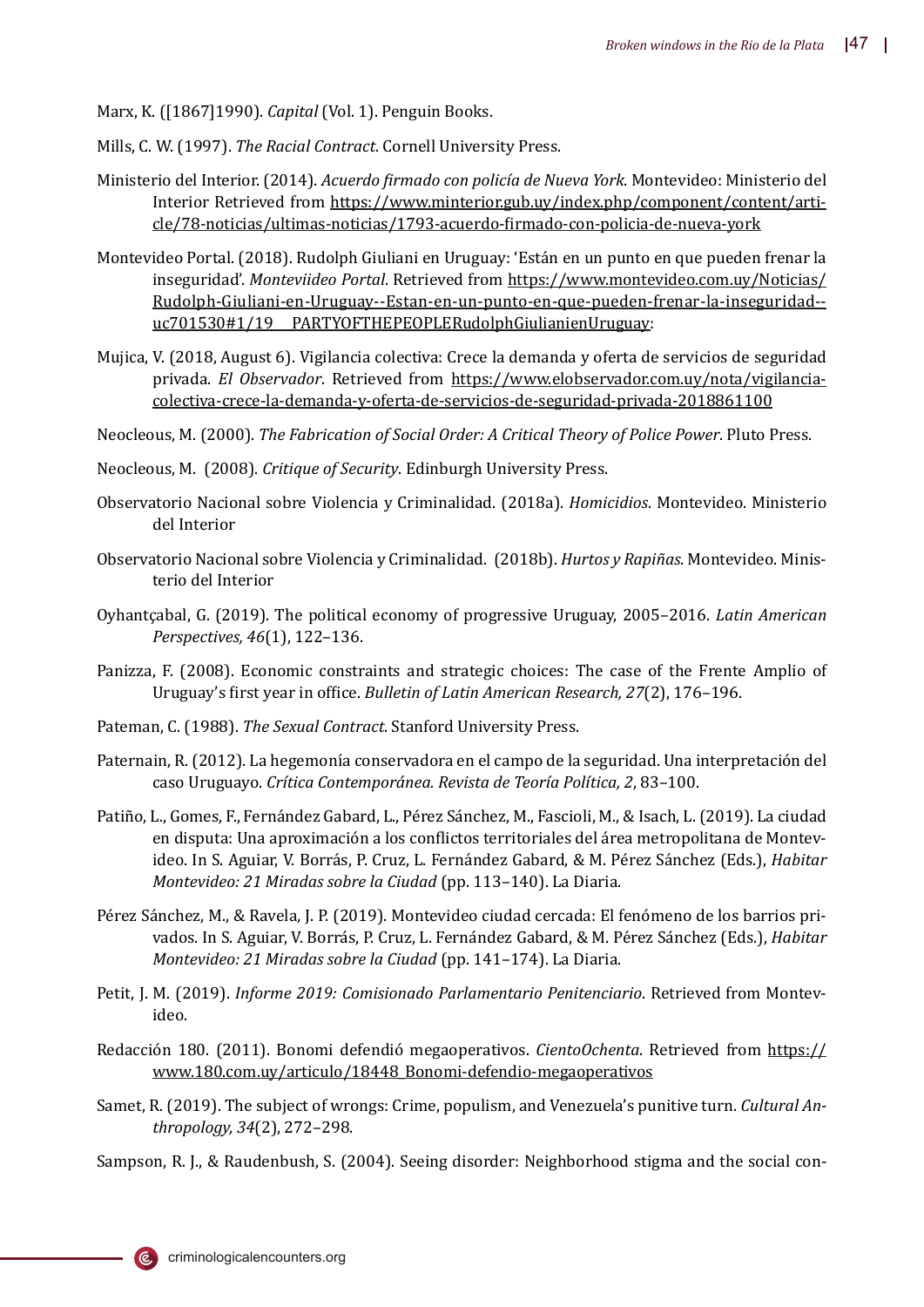struction of "broken windows". *Social Psychology Quarterly, 67*(4), 319–342.

- Sassen, S. (2001). *The Global City: New York, London, Tokyo* (2nd ed.). Princeton University Press.
- Sassen, S. (2014). *Expulsions: Brutality and Complexity in the Global Economy*. Harvard University Press.
- Sclofsky, S. (2021). Police violence in São Paulo: Between the asphalt and the hill. In S. Talesh, H. Klug, & E. Mertz (Eds.), *Research Handbook on Modern Legal Realism*. Edward Elgar Publishing.
- Seri, G. (2012). *Seguridad: Crime, Police Power and Democracy in Argentina*. Continuum International Publishing Group.
- Silvera, L., & Natalevich, M. (2012). La cró nica policial en los informativos de televisió n. *Dixit, 16*, 4–12.
- Sozzo, M. (2016). Postneoliberalismo y penalidad en América del Sur: A modo de introducción. In M. Sozzo (Ed.), *Postneoliberalismo y Penalidad en América del Sur* (pp. 9–28). Buenos Aires: Consejo Latinoaméricano de Ciencias Sociales.
- Stippel, J., & Serrano Moreno, J. (2018). Explanations for the punitive turn of crime policy in Bolivia, 2006–2016. *International Journal for Crime, Justice and Social Democracy, 7*(4), 33–50.
- Subrayado. (2012). El hombre que redujo la delincuencia en New York asiste a Uruguay. Montevideo: Subrayado.
- Telles, V. d. S. (2010). *A Cidade nas Fronteiras do Legal e Ilegal*. Belo Horizonte: Fino Traço.
- Thompson, J. P. (2015). Broken policing: The origins of the "broken windows" policy. *New Labor Forum, 24*(2), 42–47.
- US Department of Justice. (1991). *Operation 'Weed and Seed' Reclaiming America's Neighborhoods*. Washington, DC: US Department of Justice.
- Unidad de Presupuesto Nacional Ministerio de Economı́a y Finanzas. (2017). *Rendición de Cuentas y Balance de Ejecución Presupuestal 2017*. Montevideo: Ministerio de Economía y Finanzas
- Vázquez, T. (2005). Discurso del Presidente Tabaré Vázquez emitido en transmisión simultánea por radio y televisión. Domingo 1 de marzo de 2015. In Montevideo: Presidencia de la República. https://medios.presidencia.gub.uy/jm\_portal/2015/noticias/NO\_P212/cadena.pdf
- Vernazza, L. (2015). *El dilema de las políticas de seguridad en los gobiernos de izquierda, Uruguay 2005–2014.* (Master in Human Development). Facultad Latinoamerica de Ciencias Sociales, Buenos Aires, Argentina.
- Viscardi, N., Barbero, M., Chmiel, F., & Correa, N. (2010). Acerca de las tendencias punitivas en Uruguay: Policía, justicia y prensa en la construcción social de los fenómenos de violencia y juventud. In F. Pucci (Ed.), *El Uruguay desde la Sociología* (pp. 223–238). Montevideo: Universidad de la República, Facultad de Ciencias Sociales, Departamento de Sociología.
- Wacquant, L. (2014). The global �irestorm of law and order: On punishment and neoliberalism. *Thesis Eleven, 122*(1), 72–88.
- Williams, K. (2011). The other side of the COIN: Counterinsurgency and community policing. *Interface, 3*(1), 81–117.